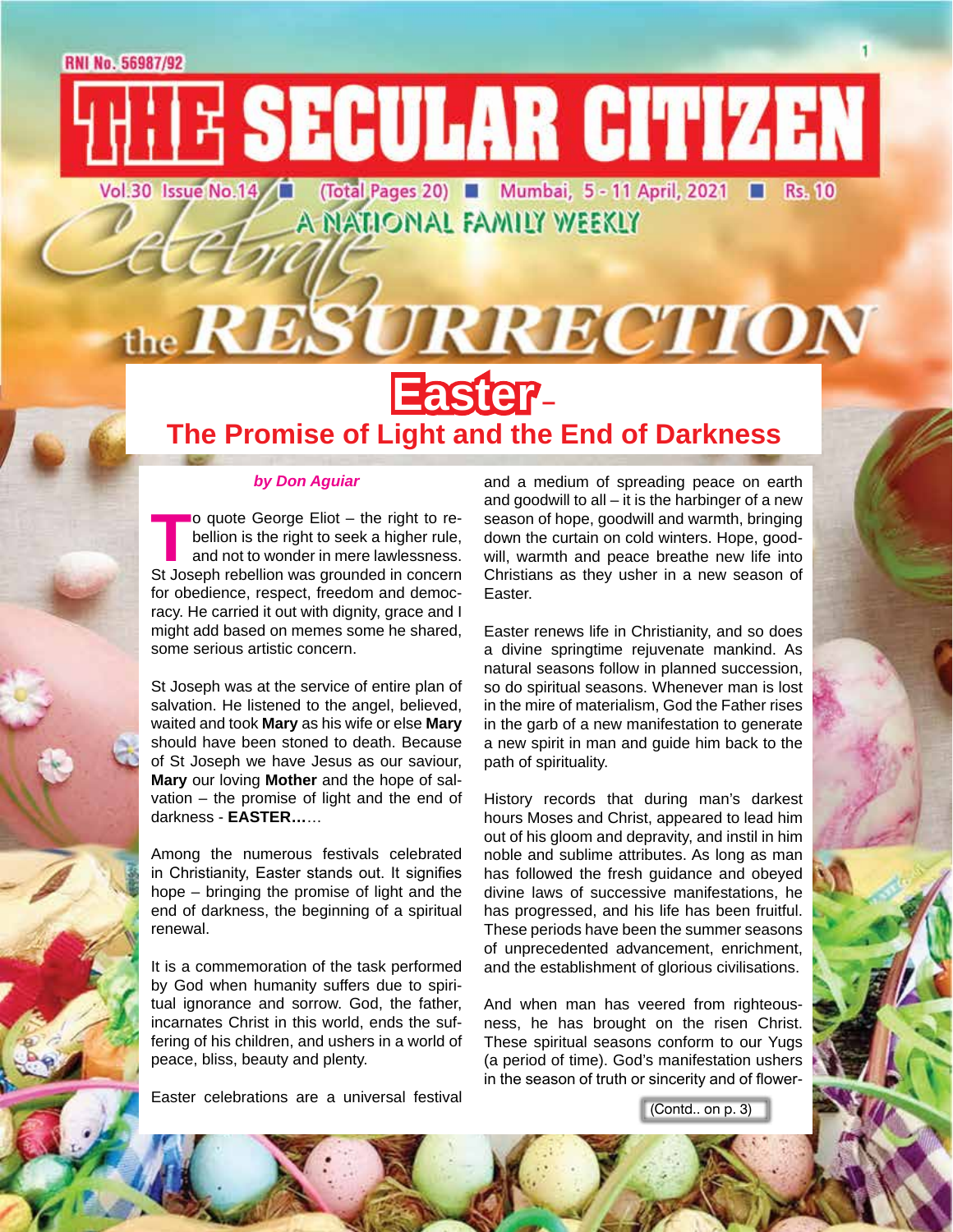#### **Democracy on test?**

US Human Rights Group – Freedom House, in its global survey, has stripped India of "free" status. The Gandhi family scion – Rahul Gandhi was quick to compare Indian democracy with that of former Iraq and Lebanon. While it may be unfair to compare India to these two erstwhile regimes, the democracy in India is not what it should have been considering that we are otherwise a vibrant nation. Since there is nothing like a perfect democracy anywhere, various parameters are factored by such agencies to determine how successful or otherwise a nation is as compared with other countries which claim to be democratic in their governance. We may dismiss the findings but unfortunately, the world may not.

The EAM S. Jaishankar took umbrage to this saying India does not require any certificate. He felt that agencies involved in this type of exercise have an agenda to show India in poor light. I wonder if other big nations would react likewise. When you show disdain for their findings, you are falling into their trap assuming that they actually have an agenda. Every country has its own take on such findings but it cannot be selective. Either you accept the findings by such agencies across the board or reject them in totality. We cannot accept the results only which put us on the pedestal. That would show that we are fishing only for compliments while rejecting any adverse findings. Such an attitude will show intolerance which is, again, against democratic values. Some people simply show us the mirror and it is up to us to stand in front of it or move the mirror away. By the way, Moody's says India will grow @11% in 2021. Mantriji, do we reject this saying they have an agenda or simply lap it up as it suits us?

Some of the findings by various organizations, which have a bearing on governance, do not actually show India very high in their rankings. Happiness index puts India on 139 out of 149 nations. In press freedom we rank 142 while on Human freedom it is 111. In World gender gap – 112 out of 153 and on Global peace 139 out of 163. Unrelated to democracy indexes show – Hunger 102/117, Human Development 131, Economic freedom 105, Environment 168. Being the world's largest democracy, India is bound to be under constant watch. Nobody speaks of say

# **VIEWS on NEWS**

Pakistan because as a nation, it is nowhere. When you are under constant watch, you become more conscious and try to remain on the right side of international opinion. If India has to play a dominant role in the comity of nations, we must be ready for close scrutiny. We cannot be sensitive to every assessment that is published.

While we can publicly denounce agencies which tell us that all is not well, we need to take note of what countries like America [our friend] have to say. Bob Menendez Chairman of US Senate Foreign Relations Committee, in his communication to the Defence Secretary Llyod Austin, had asked him to candidly put across to his Indian counterpart and Officials, America's concerns – in recent years, rising anti-Muslim sentiments, the CAA, suppression of political dialogue, arrest of political opponents in J & K, use of sedition laws etc; have resulted in US Human rights group Freedom House stripping India of its 'free' status in its yearly global survey. The concerns of the Senate's committee are crucial for their administration. It cannot be brushed aside. Wonder how S. Jaishankar responded to Llyod Autin who said he raised the issue while MEA denies it. Somebody is lying. Did the EAM tell Austin that we do not need his certificate? Joe Biden is no Donald Trump and traditionally, the Republicans have been more India friendly than the Democrats. Add to this is the discussion in the British Parliament on farm issues and that in Canada as well. Publicly, the Indian government may brush these observations aside, but privately they will have to take a serious note and consider appropriate course correction.

### **API Sachin Vaze – a de facto Commissioner?**

\*\*\*\*\*

Everybody has forgotten about the main issue of the gelatin sticks outside Ambani abode. The entire focus has shifted on the Mumbai Police high profile API Sachin Vaze and CP Param Bir Singh. It is hard to digest – how an ordinary API wields so much of power without a Godfather in the Government. It appears that senior bosses were scared of him. Perhaps he dictated terms to his superiors. It gives a feeling that he de-



cided which cases he should handle. Again, strangely he reported directly to the Police Commissioner [CP] ignoring 6-tier-hierarchy and the CP was 'comfortable' with it. In the Antilia case since he was directly involved, he has been arrested. The NIA has nailed him in Hiran murder as well. An API has a fleet of top-end cars, parks a Merc outside CP office. He has a note counting machine in his Merc and huge cash amount. He is suspected to have stayed in a five Star Hotel Suite with fake ID just before the Antilia case. This suite was booked for 100 days for an API. Who paid for it? Then he says Anil Deshmukh the HM asked him to ALSO collect 100 crores a month for him. This means he was collecting money for either himself or the force. The CP has knocked the doors of the court. He complains that the HM dealt with Vaze directly overlooking half a dozen seniors. He had no problem himself dealing with Vaze ignoring his seniors. The Uddhav government is in a huge mess. Anil Deshmukh has put the whole Agadhi in a corner. Sharad Pawar's attempt to save the HM backfired. It now transpires that the HM travelled to Mumbai from Nagpur on 15th February which Pawar had stoically denied. This has given the BJP a huge advantage.

The CP was aware of the diktat of the HM to collect 100 crores and he did nothing about it and on the contrary, wittingly or unwittingly encouraged Vaze who it is believed terrorized the hoteliers to dish out huge protection money and the note counting machine was necessary just for that. He had no time to count the huge cash manually. Was the CP aware that Vaze was collecting money even before the HM asked him to do likewise for him? The entire Police system is rotten. Sharad Pawar, for the first time is on the back foot. Will Narendra Modi now expedite the police reforms? No excuses. He can do it just as he did in the case of farm laws without proper consultations with the States.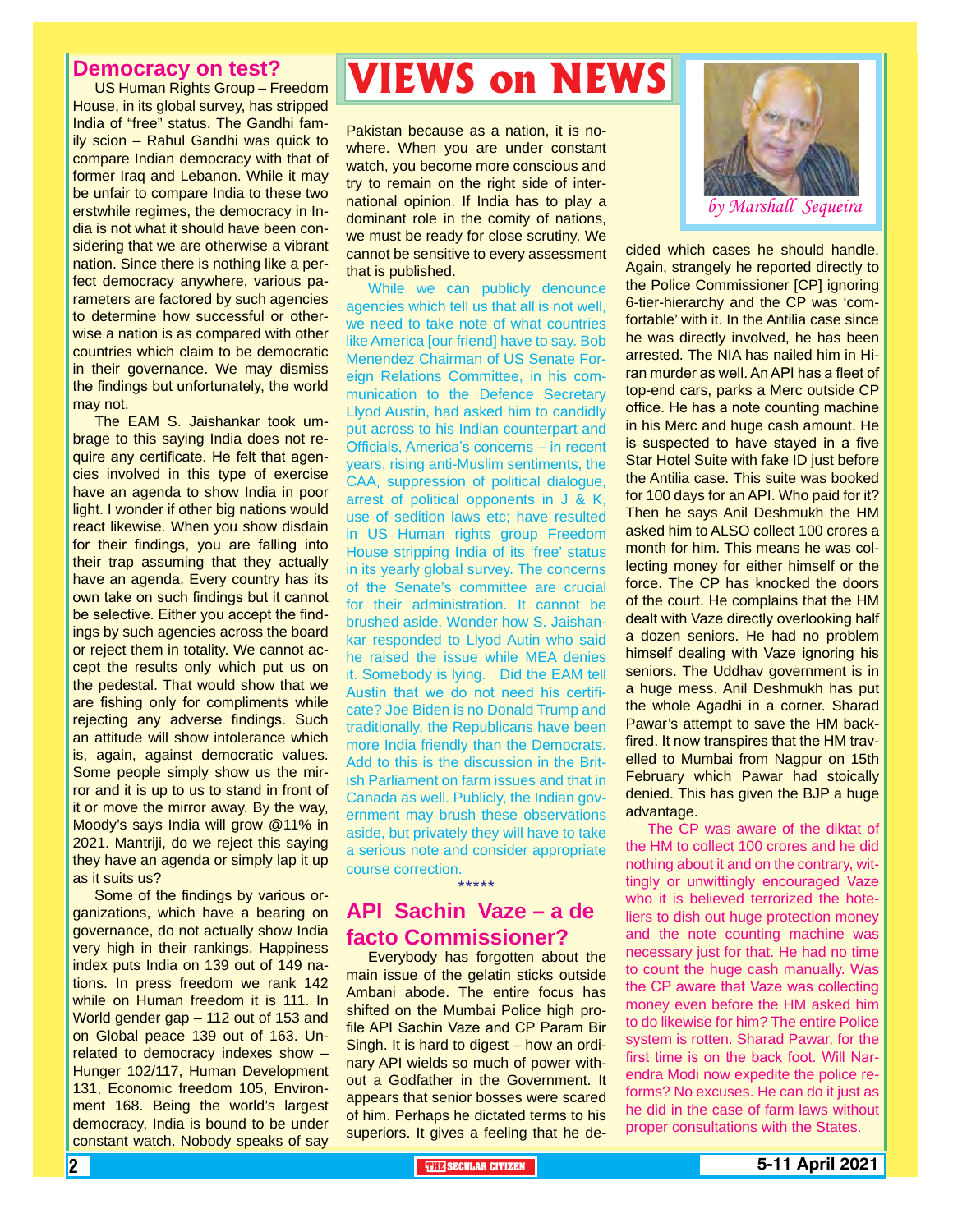| <b>THILE SECULAR CITIZEN</b>                                                                                                                                                                                                                                                                     | <b>Advertisement. Tariff</b><br>Over all size 21.5 cms x 27cms $\bullet$ Print area 18 cms x 25.5 cms<br>Full pg. back Colour (19 cms x 24 cms)<br>18,000<br>Rs.<br>Center spread colour(39 cms x 23.5 cms<br>18,000<br>Rs.<br>Full pg. inside Cover colour(18 cms x 24 cms)<br>12,000<br>Rs.<br>Full pg. inner colour (18 cms x 24 cms)<br>10,000<br>Rs.<br>Half pg. Colour (18 cms x 12 cms)<br>6,000<br>Rs.<br>Full page B/W (18 cms x 24 cms)<br>7,000<br>Rs.<br>Half page B/W (18 cms x 12 cms)<br>5,000<br>Rs. |
|--------------------------------------------------------------------------------------------------------------------------------------------------------------------------------------------------------------------------------------------------------------------------------------------------|----------------------------------------------------------------------------------------------------------------------------------------------------------------------------------------------------------------------------------------------------------------------------------------------------------------------------------------------------------------------------------------------------------------------------------------------------------------------------------------------------------------------|
| A NATIONAL FAMILY WEEKLY<br>Vol.30 Issue No.14 April 5-11, 2021 Rs.10/-<br>99, Perin Nariman Street, Fort, Mumbai - 400 001.<br>Mobile: +91 9820485389 / 9820473103<br>E-mail: secular@sezariworld.com / seculardivo@gmail.com<br>Website: www.sezariworld.com<br><b>Editor: LAWRENCE COELHO</b> |                                                                                                                                                                                                                                                                                                                                                                                                                                                                                                                      |
| <b>Subscriptions Rate:</b><br><b>E-paper Edition</b><br>One year (anywhere in India) Rs. 500<br>sent anywhere in the<br>Two years (anywhere in India) Rs.1000<br>world (by email)                                                                                                                | <b>Small Size Ads B/W</b><br>12 x 12cms Rs. 2400 • 6 x 24cms Rs. 2400<br>$\bullet$ 6 x 12cms Rs. 1200<br>18 x 6cms Rs. 1800<br>6 x 6cms Rs. 700                                                                                                                                                                                                                                                                                                                                                                      |
| Five years (anywhere in India) Rs. 2000<br>One year<br>Rs. 600 or US \$15<br>One year (outside India) Rs. 3500                                                                                                                                                                                   | <b>Matrimonial Classifieds:</b><br>• Rs. 500 per insertion (for 35 words) (includes box no.)<br>• Rs. 3000 for 12 insertions. (1 year The Secular Citizen FREE)                                                                                                                                                                                                                                                                                                                                                      |
| Digital copy of <b>THE SECULAR CITIZEN</b> now available through WhatsApp / Email for subscribers<br>worldover. Send in your request to : $+91$ - 9820485389 or secular@sezariworld.com                                                                                                          |                                                                                                                                                                                                                                                                                                                                                                                                                                                                                                                      |

Our bank account details for Fund Transfer : Account Name: The Secular Citizen, Current Account No. 03552000006744, Bank: HDFC Bank, Branch : CST - Mumbai VT, ISFC code: HDFC0000355

(Contd.. from p. 1)

ing faith, and light at the end of darkness, followed by declining fervour of mortality leading to darkness. Having suffered the woes of darkness, the travails of purgation and cleansing, mankind prayerfully awaits the dawn of truth or sincerity and of flowering faith, and light at the end of darkness.

God has not forsaken His creation. The winter season of materialism will assuredly be dispelled by the rising of the promised Messiah or the risen Christ. The differently named avatar of the Holy Scriptures – Messiah, Christ-returned – is destined to appear at the preordained time and place.

**Christians believe the promised manifestation has appeared and all scriptural prophecies are fulfilled. Today the rapidly globalising world is gradually veering towards Christian teachings on human rights, gender equality, disarmament, universal peace, and a world government.**

We need to start taking personal responsibility and living our faith now. We do not have to wait for permis-

sion. The Church is vaster and much more diversified than we sometimes want to acknowledge.

There are places in almost every diocese in the world where divorced and remarried couples are warmly welcomed to receive the Eucharist. And there are places where gays, lesbians and transgender persons are welcomed just as openly. There are also priests who are more than happy to bless their unions. These people and these places exist, even if they sometimes fly under the radar.

But one often gets the impression that too many Catholics are reluctant to do anything unless they get permission from a prier or bishop, or unless the Church gives official approval.

It is sad how many cradle Catholics who grew up loving their Church have walked away because someone inside the faith community - almost always an authority figure - hurt them in some way. **So what can we, those who let the Church down, say to God our Father?**

But sincere Christ followers, from every background of race, religion and nationality, claim they have not converted to Christian faith having abandoned ancestral beliefs. They state they have investigated and recognised in Christ fulfilment of prophecies of the respective scriptures.

**We now live in complicated times. The world bustling with creativity. But the dark shadows of authoritarianism are also hovering over us, putting us all in often uncomfortable and sometimes dishonourable positions.**

Is the Christian community a semblance of the destined Vasudhaiva Kutumbakam of our sages? The answer is in the Holy Scriptures and not as Mahatma Gandhi said or as one notices by the semblance of the Christian community.

The world as we know it today, could seldom be darker than it is, with the suffering of all creatures, and Mother Nature, nearing the breaking point. There could not be a more opportune time for God to arrive and end the miseries of His children. **He has definitely performed this task to end the period of darkness in every cycle, otherwise Easter would not be commemorated every year.**

 $\bullet$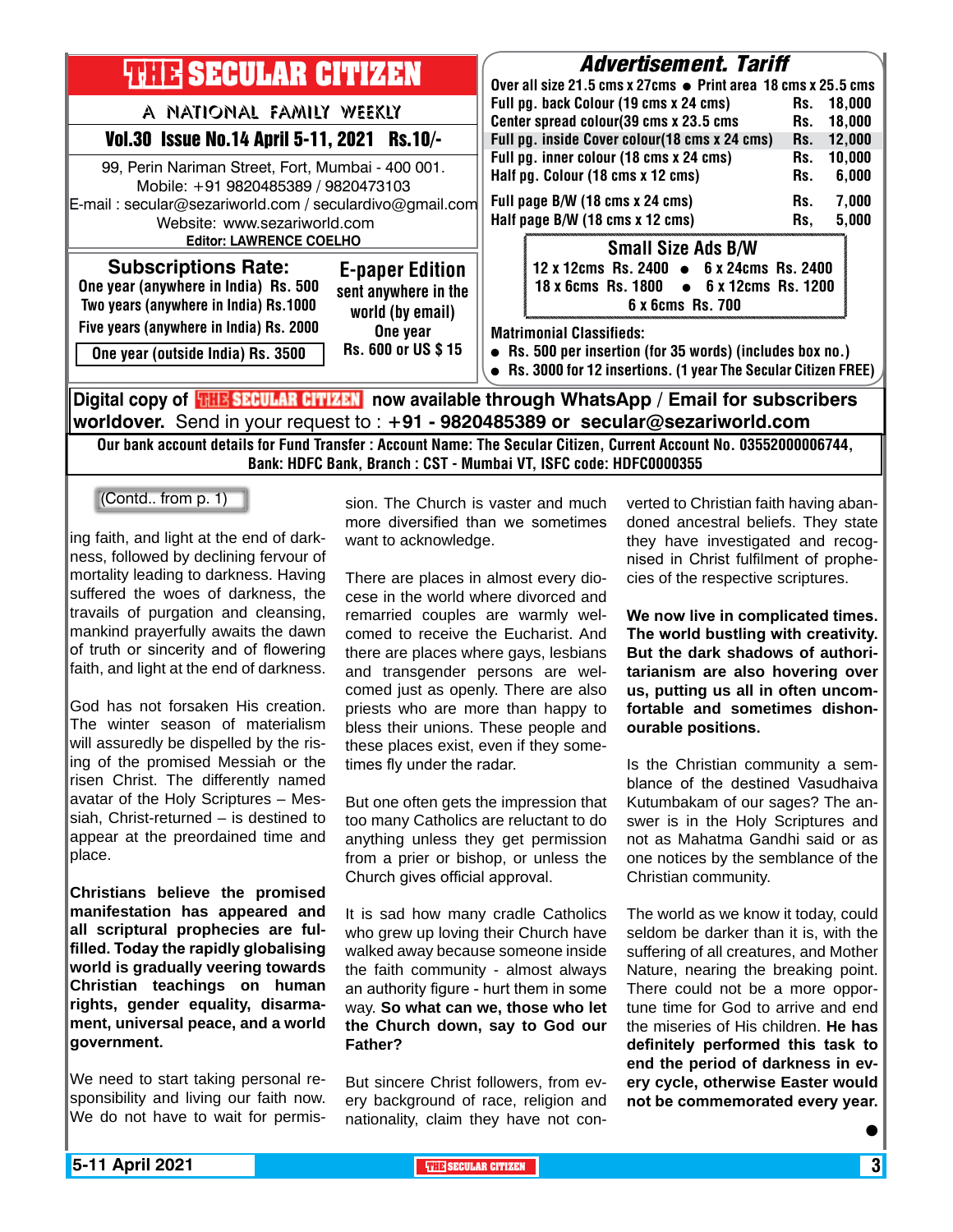# **A New Awakening**

**W** hile Kerala and Bengal top<br>the list of states with the<br>sciousness amongst its people. Goa the list of states with the highest level of political consciousness amongst its people, Goa has come across as that state where all of a sudden it's the 'people's voice' that has begun resonating in the corridors of power.

A sustained campaign against three infrastructure projects announced by the government has brought a newfound solidarity among its populace.

As issues that assail Goa, the ruling dispensation has not been able to address fears of pollution caused by coal handling and apprehensions over the future of the biodiversity of the region.

In the scrapping of the ambitious IIT project at Melaulim and thwarting attempts to come up with the Yacht Marina project at Nauxim, the locals have

made it abundantly clear that any 'development' that is not in the interest of Goa, and the Goans, will be opposed tooth and nail by them.

Awakening to their true political role, there is a strong indication that Goans have now

begun to realize the folly of putting their entire trust on representatives whom they elect to power term after term only to be let down by them time and again.

While an Opposition that had become inconsequential on the face of the saffron blitzkrieg in the state can take solace from the issues raised by the people for its sustenance, the fact remains that the Opposition credibility is at its lowest ebb ever.

Not that the ruling front has been an epitome of confidence for the people either!

Most of the ruling party legislators are facing flak from the locals for their indifference to various issues that plague the state. More than the indifference, it is their endorsement of the headstrong stance of the government in bulldozing through with unpopular proposals which has invited public ire.

It is said that credibility hinges on perceptions of competence and trustworthiness. But these have been traits which many of our political leaders sadly lack!

While many of the ruling party MLAs are caught between the devil and the deep sea fending off queries on their stand on the controversial projects, it is their integrity that has become susceptible to public lashing.

When people's representatives themselves are not in sync with the people they represent, the question of reliability just does not arise.

> The 'new awakening' is thus all about asserting people's power and ensuring that the government thinks twice before embarking on unpopular ventures detrimental to the cause of Goa and its people.

With a slew of protests by locals against every developmental work envisaged, there is a feeling that Goa these days is in the grips of a hostile wave which will ultimately deny the state the progress essential for maintaining its place in this fast evolving age.

Are Goans only protesting for the sake of protesting, as the government of the day claims! What are the locals gaining by going full-throttle against seemingly impossible projects which seeks to transform the region through the believable ways of an obstinate administration!

Smitten by the love for their land and its rich legacy, it is the new face of the modern day Goan that the govern-

ment has had to content with in the past few months.

Mining and tourism have been touted as the economic mainstays of the state! But all these years, if mining cost the state its valuable treasure trove of natural resources; rampant and unsustainable tourism sounded the death knell for whatever else was left of pristine Goa of yonder.

After the mining disaster, even if tourism has been flaunted as that lifeline which could get the state economy back on tracks, what is the local presence in the 'industry' and what has been its contribution to the so-called 'vastly improving' tourism scenario!

As inheritors of a denuded region, the sons of the soil are left wondering what great catastrophe has befallen their beloved Goa that they are now as good as aliens in their own land.

Real-estate lobbies that comprise of mostly land-sharks from outside the state who have been sold large chunks of prime property in Goa are apparently calling the shots, and if this trend goes on for a few more years, Goa will be that land which will be typically bemoaning the absence of Goans.

Has the susegado culture been Goa's undoing!

Sitting back and mutely watching vested interests plundering the land in the company of our highly vaunted political class, it is a wonder that their blood did not boil over at these atrocities.

It is in this perspective that the latest rounds of stand-off between local residents and the government authorities needs to be seen.

The new generation of Goans are angry, and how!

Upset with a system that has never had the interests of Goans at heart, we now have a determined few stepping forward to change the course of

(Contd.. on p. 5)



*by Pachu Menon*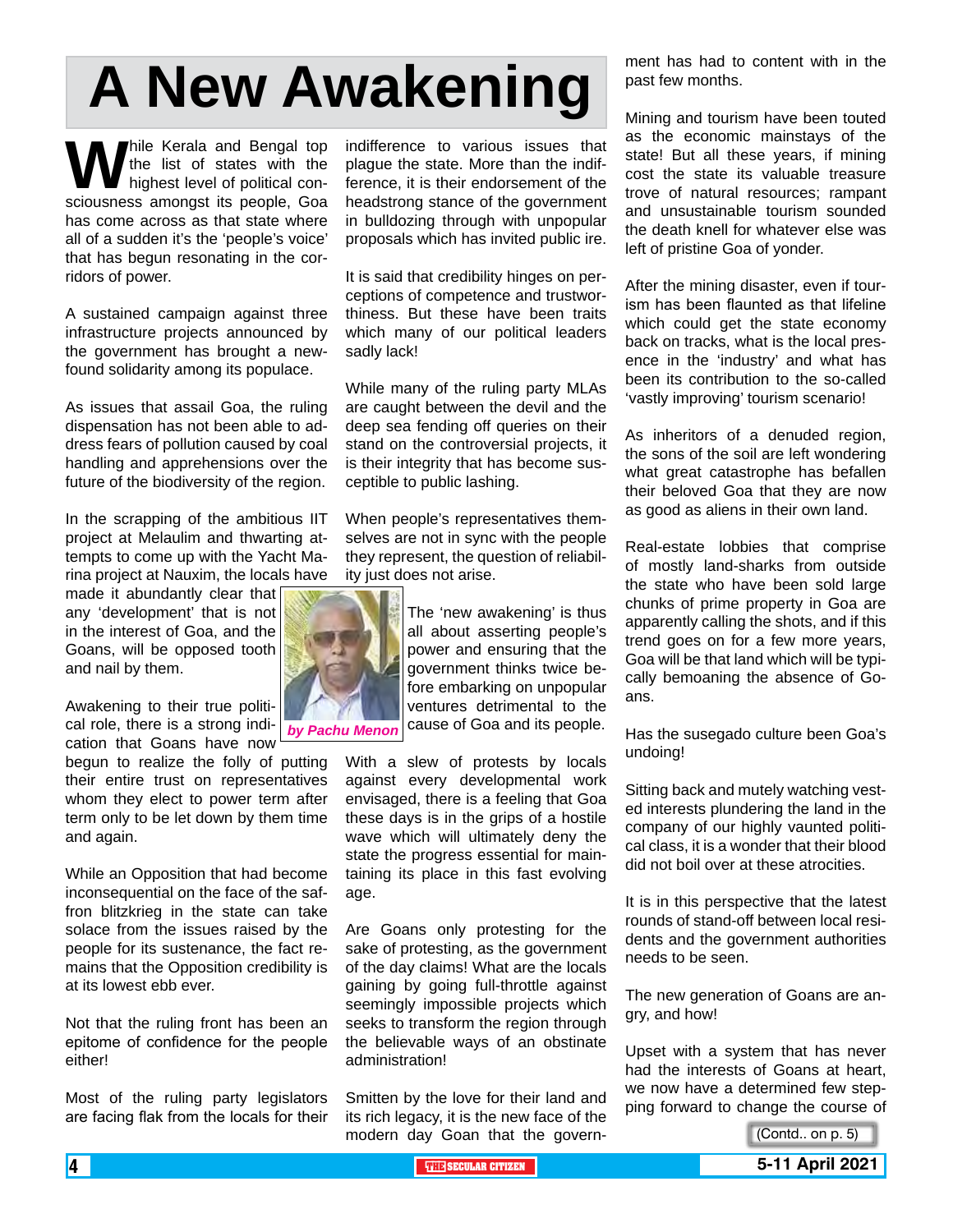

### **Divine retribution or a warning?**

At the start of the pandemic, it was feared that the third world countries would be devastated. It was feared that due to overpopulation , cramped housing and poor nutrition these countries would witness the most number of covid cases and deaths. It was also thought that developed countries, would not be unduly affected by covid cases and deaths.

One year past and just the opposite has happened. Experts are perplexed and cannot explain this phenomenon. High income countries in Europe and North America have suffered most, while low income countries in Africa and Asia have escaped

with minimal damages. Even within countries where economic disparities are glaring, like India, it has been observed that the poor living in slums and villages have escaped largely unscathed. Perhaps Covid should be seen as a divine retribution or God's way of warning us agaist rampant economic inequalities, between rich and poor countries and also between rich and poor people within a country. The time has come for the rich to correct the gross inequality and injustice prevailing. And in doing so the rich must not think that they are doing charity but reparation.

> *—Prof Robert Castellino, Orlem Malad*

### **On General**

### (Contd.. from p. 4)

history – the future that is!

A culmination of decades' long frustration and disappoint at being ignored at every step of their distraught existence thus has Goa seeing the 'evolution' of a few revolutionary outfits which are determined to restore the self-esteem of every Goan.

Enough of playing around with our sentiments, they seem to cry in unison!

Moreover, a feeling that the new corps of activists do not crave a political future and are a definite part of the agitations purely for selfless interests gives the public that much more confidence in the crusades against the inconsistencies of this government.

Rather than treat these protests as a

means to vent their anger against the imperiousness of the government, people should be viewing the opportunities as means to regain their lost pride.

It is difficult to say whether the renewed zest for bringing about palpable changes in public perceptions vis-à-vis the political consciousness among Goans will have any bearing on the municipal polls.

The seeds of thought have already been sown though!

These public protests are hence ideal platforms for self-respecting Goans to come forward and collectively assert their might for their land, the land of their ancestors - for safeguarding and preserving it for posterity!

### **Absolution during pandemic**

 This with reference to the letter ' General Absolution during the pandemic' by Prof. Robert Castellino ( Secular Citizen, March 22).In this connection, It is important to read what our Holy Father, Pope Francis, had to say during his interaction with a group of dedicated Catholics, who expressed concern over their inability to fulfil their Easter duties by confessing their sins to a priest, because of the pandemic. "If you are unable to find a priest to confess your sins , then do what the Catechism says: Speak to God. He is your Father. Ask for pardon and forgiveness. Tell Him the truth and confess your sins with an act of contrition. Promise Him that you will confess your sins later , but ask for pardon now. You will return to God's grace immediately". The question of general absolution therefore does not arise for repentant sinners who are unable to confess their sins to a priest due to the pandemic.

Secondly, priests are seldom to be found in the confessional even before the pandemic. I remember a priest telling me in the confessional not to make it a habit of coming to confession often. The pandemic has served as an excellent excuse to justify their failure to perform their priestly obligations and pastoral duties. Most of them are happy to keep their churches closed for most of the day, because of which it is hard to see any priest around the church premises or even get him to administer holy communion to the sick. Providing up and down transport is a must, even for walking distances. This is the sad state we have come to. Let us not look for alibis and put the blame on the pandemic.

> *— A. F. Nazareth, Alto Porvorim, Goa*

**Thanksgiving Ad. Minimum Rs. 400** *Contact:* +91 9820485389 / 9820473103

 $\bullet$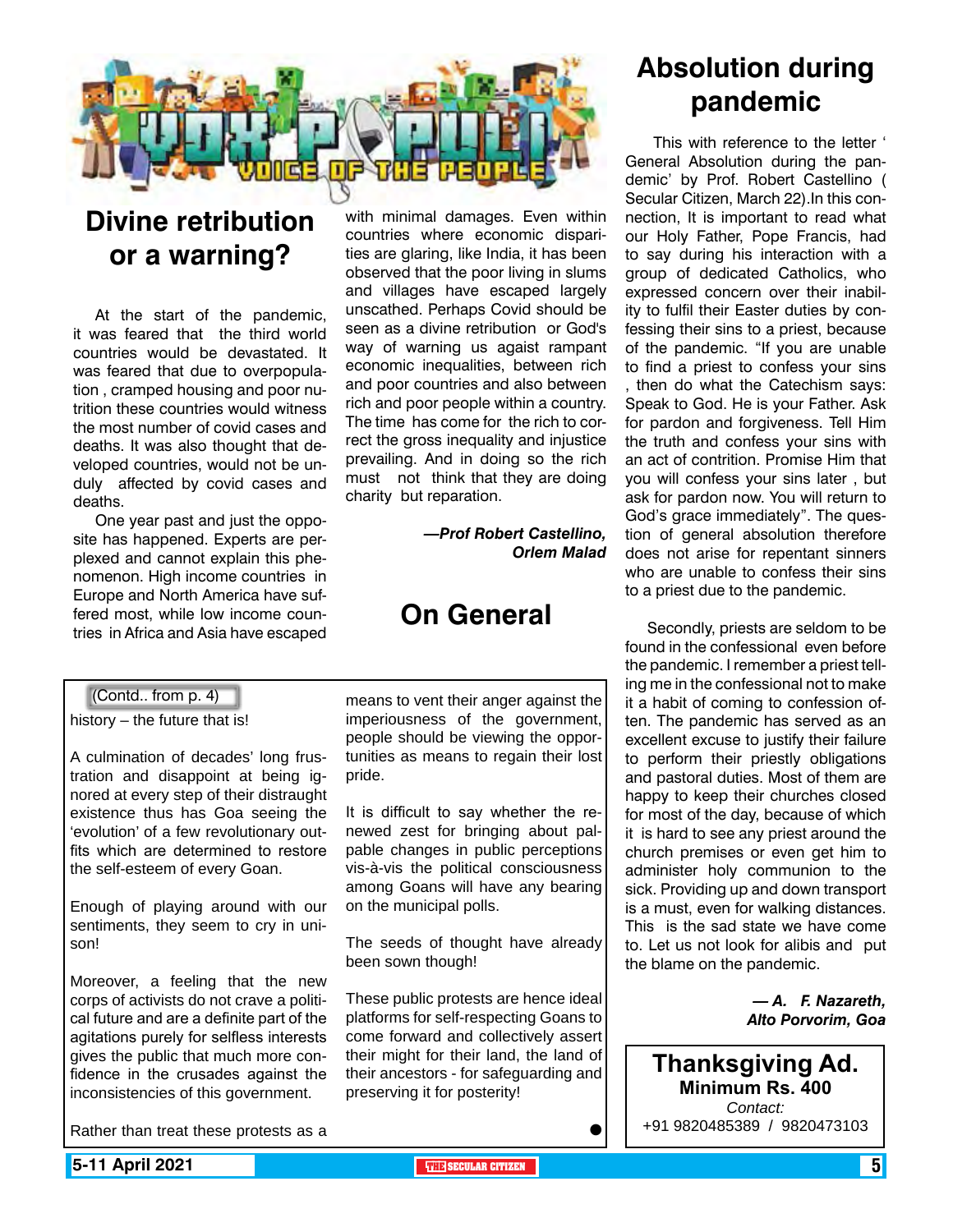# **A former Christian bureaucrat enters Tamil Nadu politics to cleanse the system**

#### *By Fr. F. M. Britto*

**Resigning from the Tamil Nadu bureaucracy, a Christian, who has been admired for his honesty. has entered into electoral politics.** bureaucracy, a Christian, who has been admired for his honesty, has entered into electoral politics, by fielding youth, to crusade against corruption.

Ubagaram Pillai Sagayam told the media on March 15 that he would not be contesting the 2021 election directly. But he would campaign for 36 youths in the upcoming Tamil Nadu assembly elections, including the 15 candidates of the Tamil Nadu Ilaignar Katchi (TNIK), (Tamil Nadu Youth Party), a political party formed by youth after the 2017 Jallikattu (Bull controlling) protests.

He also revealed that his unregistered Sagayam Arasiyal Peravai (Sagayam's Political Forum) will field 20 candidates in alliance with the Tamil Nadu Ilaignar Katchi and the Valamana Tamizhaga Katchi (Prosperous Tamil Nadu Party). Once it gets its formal recognition, he said, he will officially launch his party and will explain its ideology.

These young candidates included engineering and MBA students, advocates and a doctor. He clarified that that he would expand this initial step into a larger people's movement and his team will contest in all the 234 assembly seats in the future.

Justifying fielding the young candidates, he said, "A few youngsters told me that they can do something for society only if young people like them get a space in the political arena. So considering that I have fielded them."

Due to his anti-corruption activities, the former IAS official had been punished with 25 transfers in his 27 years of public service. Finally Sagayam had been demoted and was kept for six years in the insignificant post of the vice-chairman of the Science City, Chennai. Due

to that the 57-year-old had applied for voluntary retirement on October 2, 2020 from government service, three years before reaching the retirement age.

Since he resigned from the government service a

few months prior to the state polls, it was speculated that he might enter into electoral polls. In 2016 he had stoutly declined the request of the hundreds of Ezhuchi Tamilagam Youth to enter politics to cleanse the system.

But on Feb 21 he announced to the media at Chennai's Adambakkan in the presence of hundreds of his fans about his entry into electoral politics. He told his followers to remain simple and honest, breaking the barriers of caste, religion and hero worship in politics. He told them to love and serve especially those who are low in the society and to have empathy, sacrifice and dedication.

He said their alliance will support secularism and is against anti-secular governance. Their governance will be based on the principles of love, morality and justice and will fight against corruption, he said.

"The people who love this land should form organisations and work to stop environmental exploitation by big companies and people with political power. When the rights of women are squeezed, we should also voice out for them," he added.

He said, "There is untouchability, so we should create organisations to abolish them. We should also function for the farmers who are backbone of our society. So apart from the electoral politics, let us work for the people."

Though the village farmer's son had started his career as an employee



of the Union Government, soon Sagayam left it to serve the people of his Tamil Nadu state. As Madurai district collector, he came into spotlight for his probe into illegal granite quarrying, in spite of threats to his life.

To fairly conduct the 2011 Legislative Assembly election in Madurai, the Election Commission posted him as the ex-officio District Election Officer, a constituency where allegations of bribery had surfaced. For conducting fair polls, Sagayam was awarded an appreciation certificate by then chief election commissioner.

As the district revenue officer cum additional district magistrate in Kanchipuram, he sealed the Pepsi bottling plant and forbade its sale since dirt was found in several bottles. Since it created erosion and flooding, Sagayam took on the sand mafia for unauthorized mining of sand from the Palar River bed. He declined to rescind his order, though he was threatened of physical violence. "Standing up against corruption is not for a season. Nor it is a fashion. It is forever," he had then said.

Recognised as a friend of the poor, Sagayam had also started Uzhavan Unavagam (Farmers' Food Court), where farmers could sell their traditional dishes. He was also heading the Trust Makkal Padhai (People's Path) to reform the society. He had helped to rehabilitate the three grandchildren of the freedom fighter V.O. Chidambaram, who were in abject poverty.

Though Sagayam has been appreciated for his relentless campaign against corruption in public life, observers wonder how his candidates will win the electoral battle against the powerful politicians. They also fear whether his candidates will split the votes, causing victory to the wrong political parties.

 $\bullet$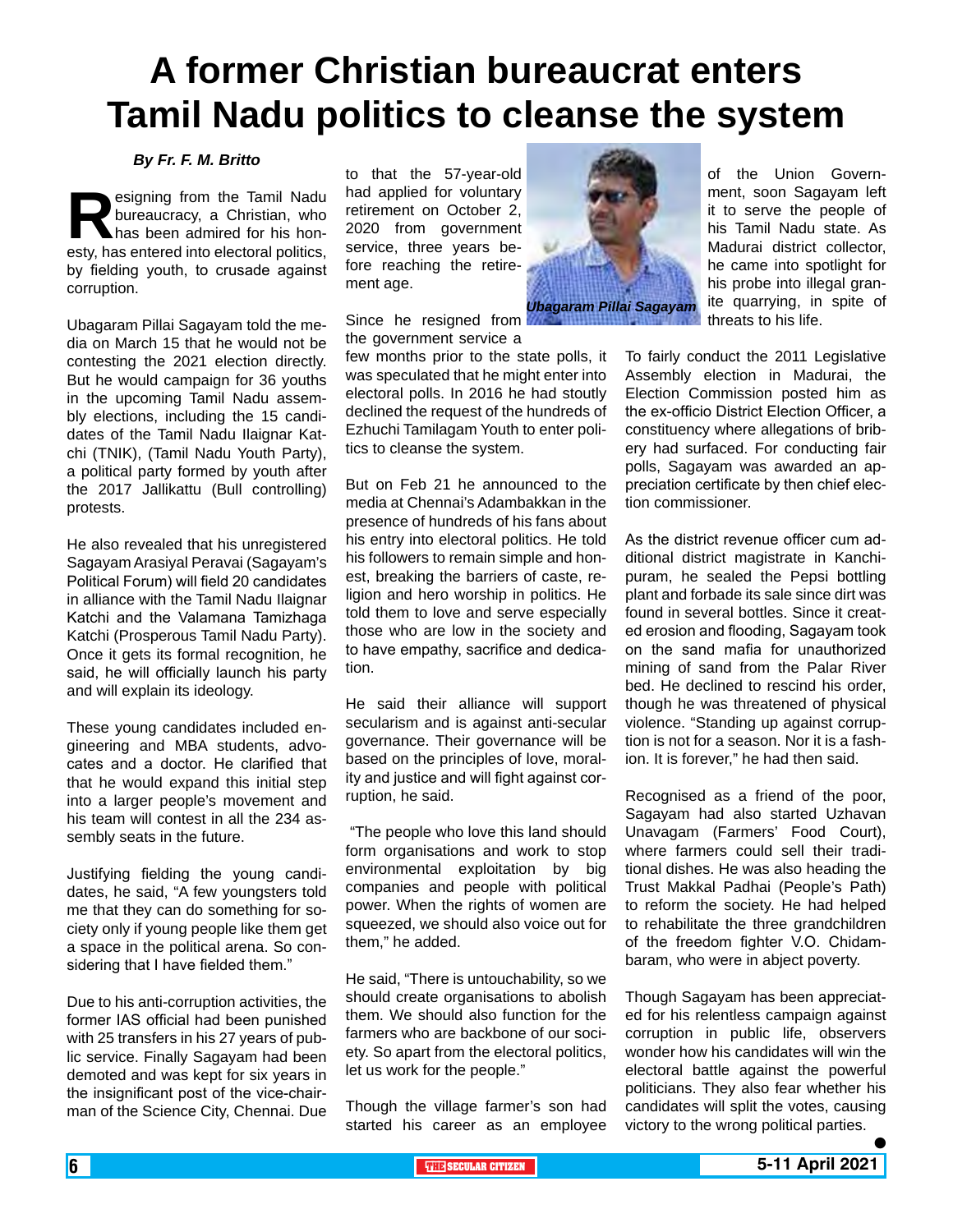# **Easter Traditions and Easter Eggs**

**Easter is one of the most important festivals of the Christian<br>community which is observed<br>either in March or April. On this dav.** tant festivals of the Christian community which is observed either in March or April. On this day, Christians celebrate the resurrection of Jesus Christ after His death by crucifixion, which is believed to have happened during this time around 30-33 A.D.

 Easter always falls on a Sunday between March 22 and April 25. It marks the end of the forty days period of Lent, a period during which the Christians observe fast and penitence in preparation for Easter which begins on Ash Monday and ends on Easter Sunday.

 The week prior to Easter is of great importance in the Christian tradition. The Sunday before Easter is called Palm Sunday and the last three days before Easter are Maundy Thursday, Good Friday and Holy Saturday.

 Have you ever wondered why the Easter egg became such an important part of Easter? Have you wondered where the tradition of colouring eggs came from?

 Many ancient cultures such as the Hindus, Egyptians and Persians believed that the world began with a giant egg. For these cultures, the egg came to symbolise new and emerging life that has been around for billions of years. The egg is a symbol of life and rebirth for cultures all around the world. Many of our accepted Easter customs have their roots in pagan traditions as well. Since Easter always falls in the spring, many cultures celebrate Easter as a time of renewal after a long dark winter. It is believed that our pagan ancestors derived the word 'Easter' from the pagan goddess Eostres, the divinity of the radiant dawn of upspringing light. Spring is the time of the growing sun and new birth. So naturally, the egg has evolved as a symbol of spring's arrival.

 In the Christian tradition, the Easter egg represents Christ's rising and His



emergence from the tomb. The Mesopotamians were the first Christians to colour their eggs using red dye to represent the blood of Jesus Christ.

 Ancient cultures used a variety of colours derived from the natural dyes in plants to colour their eggs. In some cultures, flowers or leaves were placed onto the shell before dyeing to create beautiful patterns. Eastern European countries used beeswax to create designs before colouring the eggs to create intricate patterns.

 In the Christian tradition, during the 40 days of Lent, people did not eat meat or eggs. By the time Easter came, Christians were ready to celebrate by colouring and feasting on their eggs. There was also an over abundance of eggs as the hens continued to lay them during Lent when the Christians were abstaining. Therefore, many of the customary Easter dishes such as egg breads were used for celebration.

 Eggs are not the only symbol of Easter. Bunnies, baby chicks, and lily flowers all symbolise rebirth and have become a part of our Easter celebrations over the centuries. The Easter bunny arose as a symbol of fertility due to their prolific production of off spring. Baby chicks represent rebirth as they crack from the stillness of their

shell to an explosion of life. Lilies are one of the first flowers to bloom in the spring bringing colour and the renewal of life to the world.



### **New Book Launch On Saint Joseph**



Saint Joseph is the protector of the Christ child and the official protector of the Catholic Church. "He was the first to encounter the blood of the Lamb", said Fr. Orson M. Wells during the launch of the new book, Consecration to St. Joseph by Fr. Donald Calloway, MIC., at Pauline Book and Media Centre, Kolkata.

Sr. Marisa, DSP , welcomed the gathering and thanked them for having come to be part of the event.

Sr. Sophia, DSP, Superior of the Community read a Gospel passage where the angel appeared to Joseph. FR. Neethi, Assistant Parish priest of St. Mary's Church said a meaningful prayer on the function.

Fr. Orson Wells, Parish priest of Our Lady of Valankani Church, Picnic Garden graced the occasion and released the book. Fr. Wells presented the first copy of the book to Sr. Rita, Superior of the Sisters of St. joseph of Cluny, Lavinia House.

In his concluding address Fr. Orson said that devotion to St. Joseph comes mostly from the religious sisters. He urged those present, "if you want to go to Jesus, pray to St. Joseph."

> *From AFJ News Service -Melvyn Brown,AFJ.*

**Please renew your subscription if expired. Mention your subscription no. while sending the renewal amount**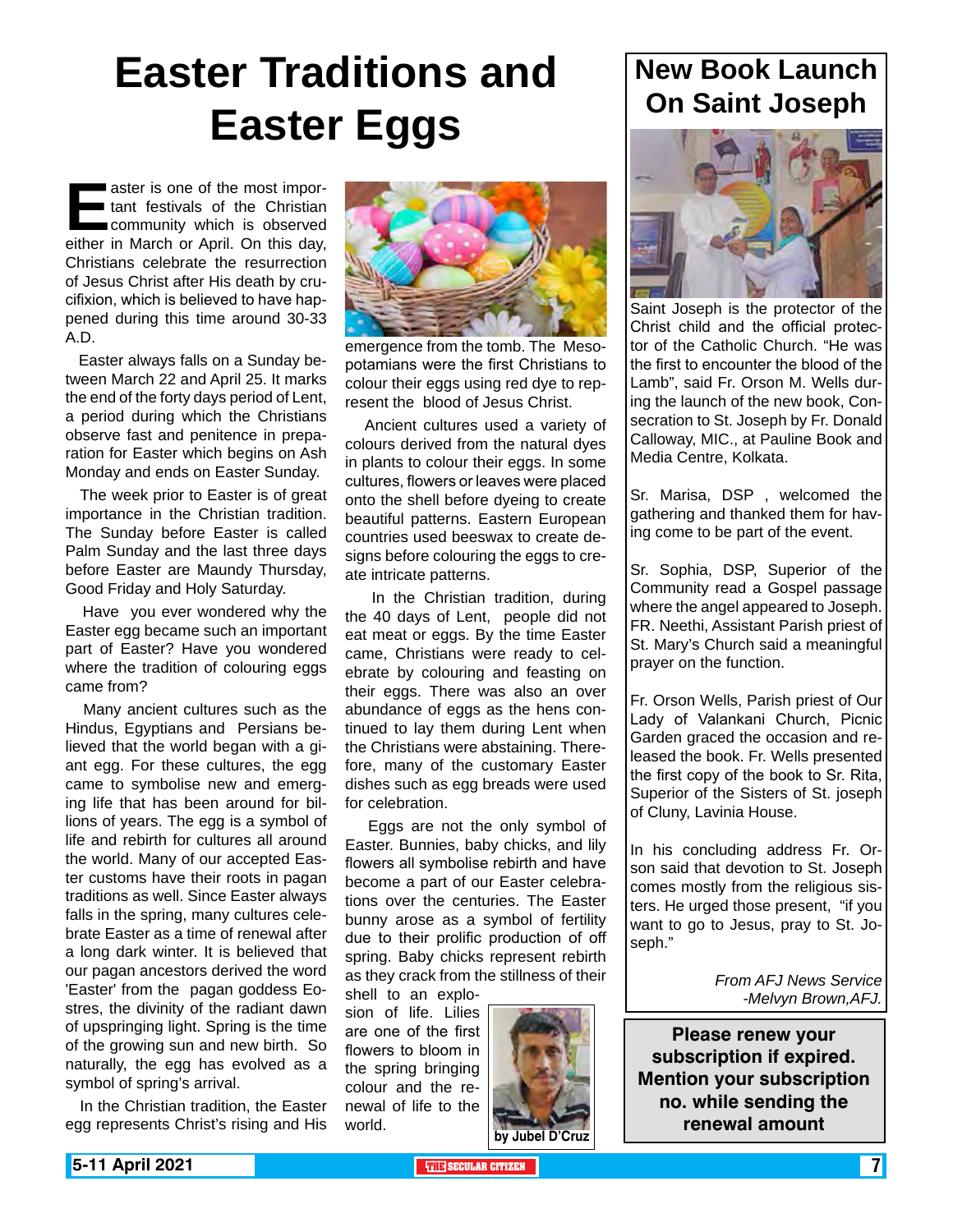# **DEFIBRILLATOR - What is the need for AEDs in public spaces?**

4 to 6 minutes of suffering cardiac arrest is a major factor for 95 per cent of sudden cardiac deaths. A person suffering from cardiac arrest except for timely administering of cardiopulmo-

Emergency services in India unfortunately are known to take way more time than they should and therefore, first-aid tools have a crucial role to play for saving lives. With a large population size and densely crowded public spaces, there are strong indicators for growing incidence of sudden cardiac events in the country.

This makes installation of AEDs in public places important and they should be placed alongside fire-extinguishers or at similar locations. In large buildings, possibly every floor can have an AED, in markets, malls, and public places, they could be placed centrally and at entry and exits. The device may be installed at security guards rooms and surveillance centres as well.

In recent times the incidence of deaths due to sudden cardiac arrests outside home is increasing. Various Indian cities need to install Automated External Defibrillators (AEDs) in public spaces to address this issue. Automated Ex-

ternal Defibrillators or AEDs are portable electronic medical devices to detect life-threatening cardiac activity such as irregular heartbeats and pulse less ness. It can revive the heart by defibrillation or application of electricity to restore C.K. Subramaniam

effective cardiac rhythm.

Cardiac arrest is taking place in Gym or while he was playing squash in a health club. The doctors feel that a chance to survive happens if only there had been a defibrillator in the gym. It's a small portable device that saves lives. Timely aid could save many lives and the objective of installing the AED was to empower a common man to do his bit to save a life. An Automated External Defibrillator (AED) costing Rs. 1.5 lakh to save the lives of those who suffer from Sudden Cardiac Arrest (SCA) was installed at the Airports as part of the project to



save a life. The machine was installed at the security check area in the departure areas in the airports across the country. One in 2000 Indians per year dies due to SCA.

Timely aid could save many lives and the objective of installing the AED was to empower a common man to do his bit to save a life. Everyone was aware of Cardiopulmonary Resuscitation

> (CPR), which is an aid given physically while Ventricular Fibrillation is done using a device. The device would generate an electric shock to the heart muscle to reverse the effects of ventricular fibrillation.

In the absence of a trained medical professional, AED can be used by an ordinary educated person, as it is equipped by simple audio and visual commands. During a cardiac arrest, the heart stops functioning due to problems in the electrical system of the heart, disrupting the pumping action. As a result the blood flow to the brain and other parts of the body stops, within seconds, a person drops down unconscious and has no pulse, and within minutes, a person suffers death.

It is estimated that the failure to administer life-saving defibrillation within nary resuscitation (CPR) and AEDs, there remains no other way to save the life. It can revive the heart by defibrillation or application of electricity to restore effective cardiac rhythm.

Apart from a few initiatives, India is largely unaware of the need for installing AEDs at strategic locations in public places. The changing health scenario is causing a rethink and up gradation of such standards worldwide, and India needs to learn from the US, the need to make this device readily available. Keeping the trends of public health in mind, the union and state governments need to lay guidelines for installation of AEDs.

Government should make installing AEDs mandatory in railway stations, airports, metro stations, and bus terminals. Security staff and emergency service personnel should be trained to administer first-aid services, including CPR and AEDs. AEDs should be installed in traffic police vehicles and patrolling cars, and such officials should be trained to operate AEDs.

Stitch in time saves nine is true and AEDs serve the purpose of application of electricity to restore effective cardiac rhythm and save life with timely intervention.

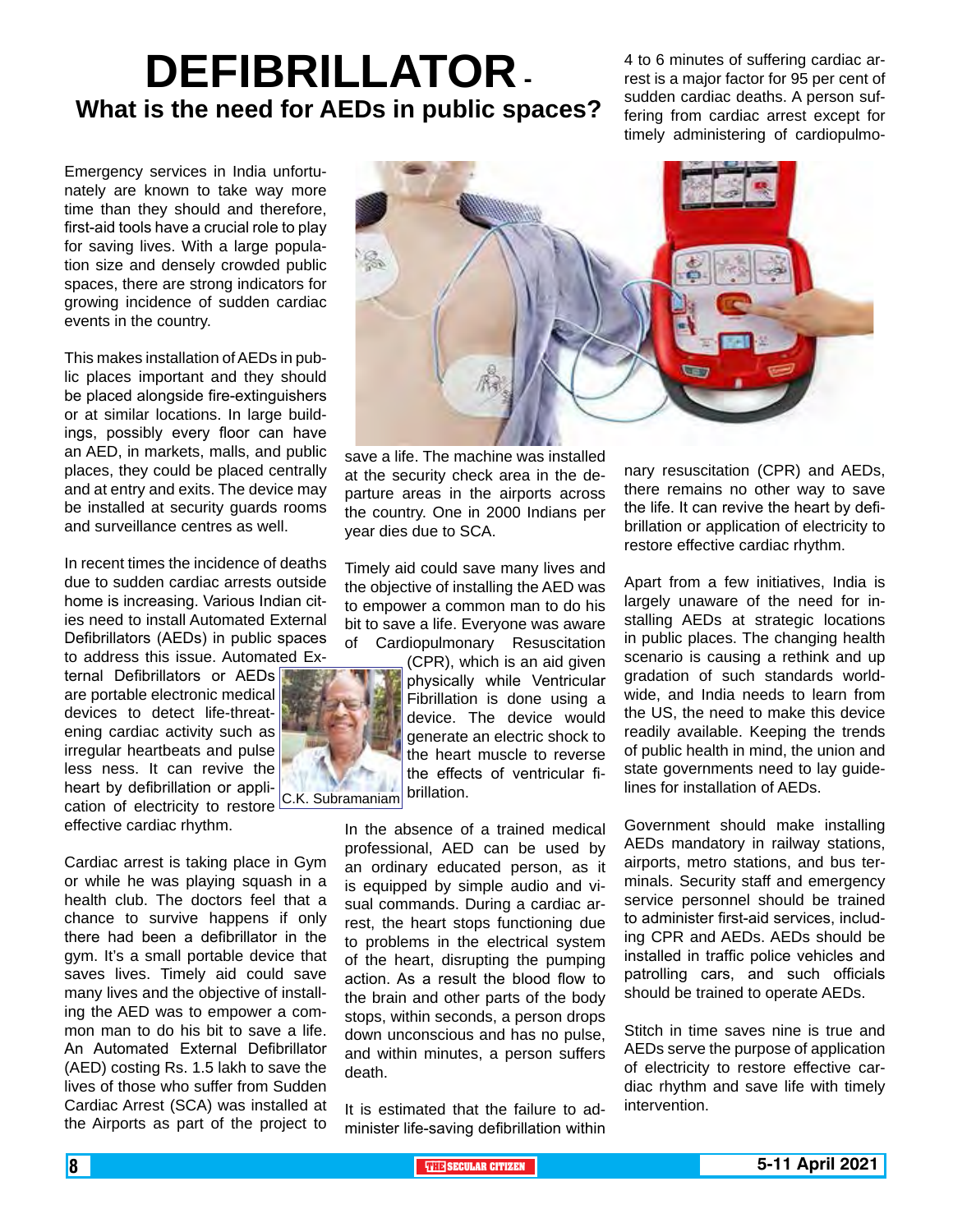### **Twelfth Of March: Gandhi & Grande**

#### **Twelfth of March has two significant anniversaries!**

Ninety-one years ago, in 1930, Mahatma Gandhi began his famous protest, the Dandi March,not far from the Sabarmati Ashram in Ahmedabad to protest the tax salt imposed by the British! It was a Civil Disobedience movement – a real 'satyagraha' in every sense of the word. In this long arduous march of 390 kms. to the shores of Dandi, Gandhi was accompanied by people from all walks of life and from all corners of the country. It took twentyfour days for the group to arrive there on 5 April.

On arrival at Dandi, Gandhi in an interview said, *"I cannot withhold my* 

*compliments from the government for the policy of complete non-interference adopted by them throughout the march .... I wish I could believe this non-interference was due to any real change of heart or policy. The wan-*

*to popular feeling in the Legislative Assembly and their* 

*high-handed action leave no room for doubt that the policy of heartless exploitation of India is to be persisted in at any cost, and so the only interpretation I can put upon this non-interference is that the British Government, powerful though it is, is sensitive to world opinion which will not tolerate repression of extreme political agitation which civil disobedience undoubtedly is, so long as disobedience remains civil and therefore necessarily non-violent .... It remains to be seen whether the Government will tolerate as they have tolerated the march, the actual breach of the salt laws by countless people from tomorrow."*

Gandhi was also prophetic and speaking of the India of today! When a group of farmers from Gujarat, supported by several organisations and several concerned citizens of Gujarat, wanted to take out a 'kisan tractor rally' today, in their tractors from the same place (as Gandhi did in 1930) and towards Dandi, all the concerned protestors were placed under house arrest and the rally was not allowed to take place. Shabnam Hashmi, an activist, through a live video -recording (which is going viral) has detailed the way this rally was stopped. People from allover the country have condemned this antidemocratic move. Strangely enough when the Government is hypocritically trying to score 'brownie points' on the Dandi March! Even the British colonialists did not stop Gandhi's 'Dandi March' in 1930!

Forty-seven years later, in 1997, on this day, in faraway El Salvador, Jesuit Fr. Rutilio Grande was gunned down by the military junta of his country. Grande had identified himself totally with the poor and oppressed people of El Sal-

> vador and was a visible and vocal critic of the fascist policies of the Government

ton disregard shown by them **BY FR. CEDRIC PRAKASH** a sermon that came to be A month before he was assassinated, on 13 February 1977, Grande preached **SJ** known as 'the Apopa ser-

mon', denouncing the government's expulsion from the country, ofa Colombian priest Fr. Mario Londono, who served the poor. In strong words, an action that some later believed led to his murder, Grande said, *"I am fully aware that very soon the Bible and the Gospels will not be allowed to cross the border. All that will reach us will be the covers since all the pages are subversive – against sin, it is said. So that if Jesus crosses the border at Chalatenango, they will not allow him to enter. They would accuse him, the man-God ... of being an agitator, of being a Jewish foreigner, who confuses the people with exotic and foreign ideas, anti-democratic ideas, and, that is, against the minorities. Ideas against God, because this is a clan of Cain's. Brothers, they would undoubtedly crucify him again. And they have said so".*

Grande had a long-standing friendship with a diocesan priest Oscar Romero; the latter was known for his conservative ways. The poor and exploited of the country were Grande's major con-

highlight their plight and to make their struggles his own. Unlike Romero, Grande did not hesitate in taking up cudgels against the powerful and other vested interests. Romero was appointed Archbishop of San Salvador just three weeks before the brutal death of Grande. The murder of his friend was a terrible shock to Romero. At his funeral mass, Romero in his homily said, *"the government should not consider a priest who takes a stand for social justice as a politician or a subversive element when he is fulfilling his mission in the politics of the common good." He also said openly and emphatically, "anyone who attacks one of my priests, attacks me. if they killed Rutilio for doing what he did, then I too have to walk the same path"*.True to his words, he walked that path! From that day onwards, Romero immersed himself totally in defending the rights of the poor and oppressed of his country. he never looked back- till his own assassination on 24 March 1980! Romero is today a Saint of the Catholic Church and Grande is on the fast track to becoming one.

cern and he left no stone unturned to

Both Gandhi and Grande have much to teach us today. They worked for the freedom of their people. They took a visible and vocal stand to defend the rights of the poor and the marginalised. They did not hesitate in taking a strong stand against the fascist and anti-people policies of the Government of their day and to voice their dissent. Because of their prophetic courage, they had to pay the price: both laid down lives for a cause, a greater good.

In the wake of what is happening in our country today- we are called to emulate Gandhi and Grande! We need to come out and engage in civil disobedience, take a non-violent stand for justice, truth and peace and ensure that we cry halt to the rot that has taken over our beloved motherland! We need to join in the protests of the farmers and others like the Adivasis and Dalits who want to live a more dignified life! Above all, like Gandhi and Grande we need to believe that with truth we will overcome and only the truth will set us free!

Twelfth March is a significant day – let not its importance be lost on any of us!

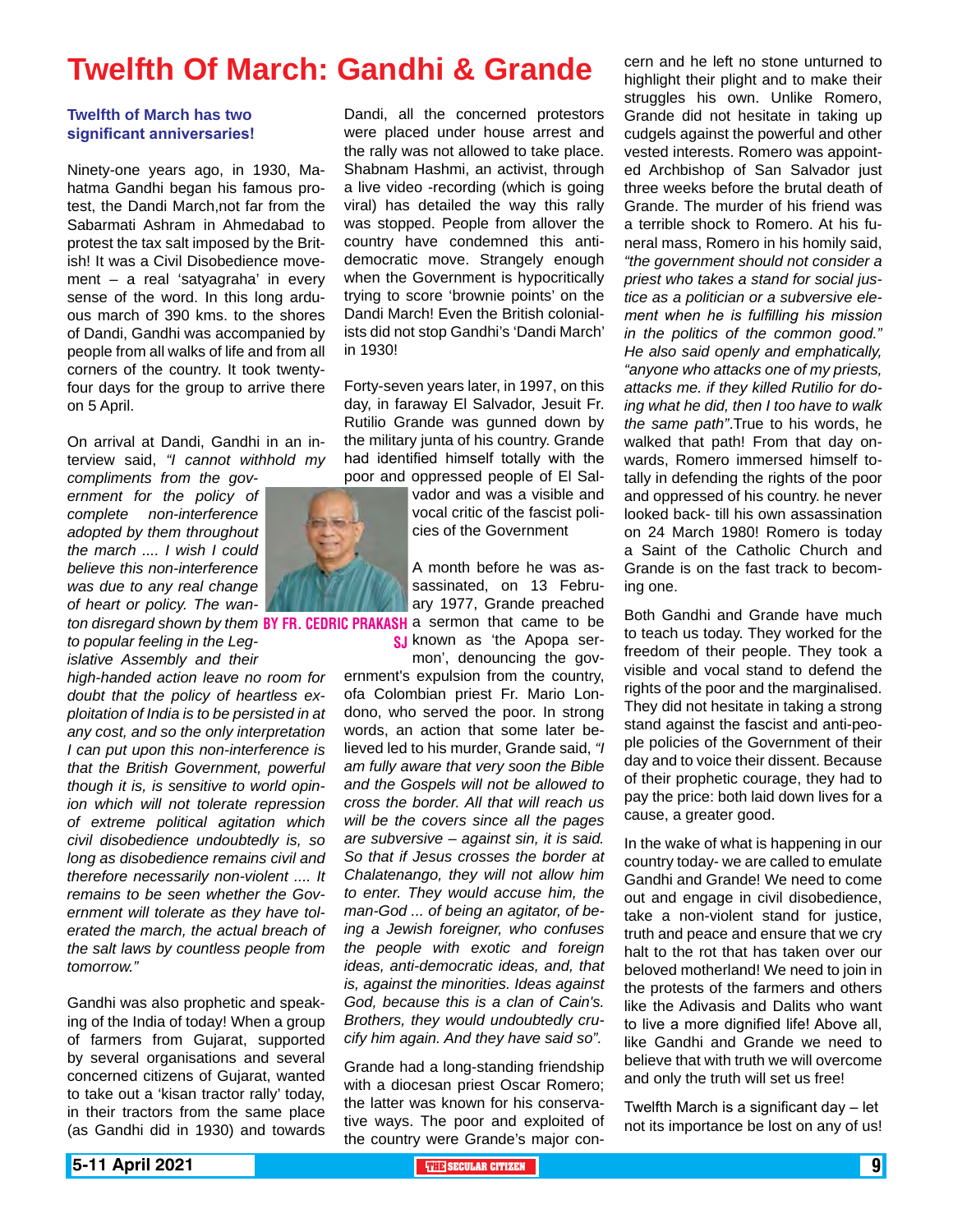# **Bells, Shells, Still Not Well**

#### *by chhotebhai*

This is being written on the first<br>
anniversary of another of those<br>
dramatic announcements by the<br>
pseudo sage on the stage. It was on anniversary of another of those dramatic announcements by the this day last year that he did another "surgical strike" on the public, on the lines of notebandi and GST. All for dramatic effect and electoral advantage.

He announced a "Janata curfew" for 22nd March 2020, from dawn to dusk, followed by the "lockdown" from the 24th. We were told to ring bells and blow shells in the mistaken belief that it would drive away Corona. The doting, not doubting, public obliged the Emperor who had no clothes, because they too had been stripped bare of their daily essentials.

True to the script, the Tabligi Jamaat (read Muslims) was blamed for the pandemic. I had heard Dr Harshvardhan, the Union Health Minister, saying on TV that India had information about Corona as early as January 2020. I myself had organized a meeting of the Indian Catholic Forum in Kerala in the first week of February. We had to cancel it, literally while some were boarding trains to attend, because the Kerala Government had issued an advisory against Corona.

So why did the Emperor allow Rome to burn for 2½ months, before the sudden lockdown? Obviously he had to fête his friend Trump, whose sarkar did not return to power. He had to wait for the celebration of the Holi festival, and for the riots in Delhi, purportedly instigated by his camp followers. The time was now ripe for another surgical strike that he executed with aplomb.

Never mind the unimaginable hardship that the people faced, epitomized best by the desperate migrants on the road. At that very time my son was cycling from Goa to Kanpur (2500 kms), tracing the footsteps of great great grandfather, who did that journey with a caravan of 300 bullock carts in circa 1854-57. He cycled over 250 kms on the last day to reach home on the 23rd night. Had he been one day later, he would have been stranded on a highway without food, water or shelter.

The story of millions of Indians, suddenly confined to their homes, may not have been so dramatic, but was definitely more traumatic. No food, no money, no work, no medicines, no space to even stretch cramped limbs, or to wash clothes. If the emperor could twiddle his thumbs for 2½

> **Warner Warn Style ind a**

**Gridoscophy** 

well ignored artist 15-3-2

gath agree att with a 16:00

stieren von

किसी तरह के लक्षण दिखने पर इस नवर पर

ob in lets grand variety and

 $25 - 60$  of  $27$ 

dement COVI SITED DINING

we way are

जिला स्वास्थ्य समिति, कानपुर नगर

ď

**WA MERZON** 

 $\frac{d\mu\mu\sigma\sigma}{d\tau} = 1.5$ 

 $48620$ 

**Deal** 

-------intilts-is Sassacra Raild and

months could he not have given such a vast country a week's notice, for people to make necessary contingency plans? Could he not have allowed migrants to return home by train, bus or plane? It would have detracted from the intensity of the strike. That was not to be. Dramatic effect over ruled plain common sense.

Had the intervening period been used for arranging PPE kits, ventilators, hospital beds and sanitizers, it would have made sense. Nothing of the kind was done. The nation's health system was taken completely unawares. To cover up the gross failure there was more drama – showering of petals from helicopters, and lighting of lamps at a fixed hour, to drive the Corona demon away. Obviously nothing worked. There was no way that we could use the punch line of "The Three Idiots", that "All is Well". We ended up like idiots anyway.

One year on, the vaccination drive is on. There was initial resistance, because of the mistaken notion that the pandemic was done and dusted. The Chief Minister of U.P. had the audacity to tell people in Kerala that they should learn from U.P. about health. He conveniently forgets that his State has among the lowest percentage rates of vaccination and highest percentage rates of wasted vaccines.

Having been a senior citizen for over 10 years I was entitled to be vaccinated. However, since I was responsible for about 50 workers I tapped my sources in the health department to get them vaccinated, as most of them were frontline workers. To no avail. I reconciled myself to getting my own vaccination done. Here's where the story changes slightly.

A friend of mine did my registration with my Aadhar Card. In a couple of minutes I got an appointment at the Kanshiram Hospital, based on my place of residence. I left work for my "appointment". My wife, also a frontline worker with special children,

chose to join me, even though she didn't have the previous appointment. The hospital was

a newly built up, very spacious and clean. I expected to see a big banner for the vaccination centre. There wasn't. Senior citizens had to climb to the first floor. I expected to see a spacious well demarcated area, as repeatedly shown on

TV. Nothing of the kind. There were three poky rooms, with no sanitizers, social distancing or provisions for checking one's temperature or blood pressure.

I went to my allotted room for my appointment. Another rude shock. Never mind your appointment. Just stand in line like everybody else. I got my shot in the arm, followed by my wife who had no appointment. Again in a matter of minutes I got a notification on my ordinary keypad phone that I had been successfully vaccinated. I was given a certificate that stated that I had Covishield, the Astra Zeneca vaccine. There was no recovery room, just a couple of benches scattered around. I sat to look at my Covid Passport. Lo and behold, it had no Government stamp or signature. All it mentioned was the date for my next dose, and an emergency number, in case of need. My personal details were left blank with a by line stating that the beneficiary should fill in his own personal details. There was no mention even of my gateway to heaven, my Aadhar Card number.

**10 THE SECULAR CITIZEN SECULAR CITIZEN SECULAR CITIZEN SECULAR CITIZEN SECULAR CITIZEN 5-11 April 2021** (Contd.. on p. 13)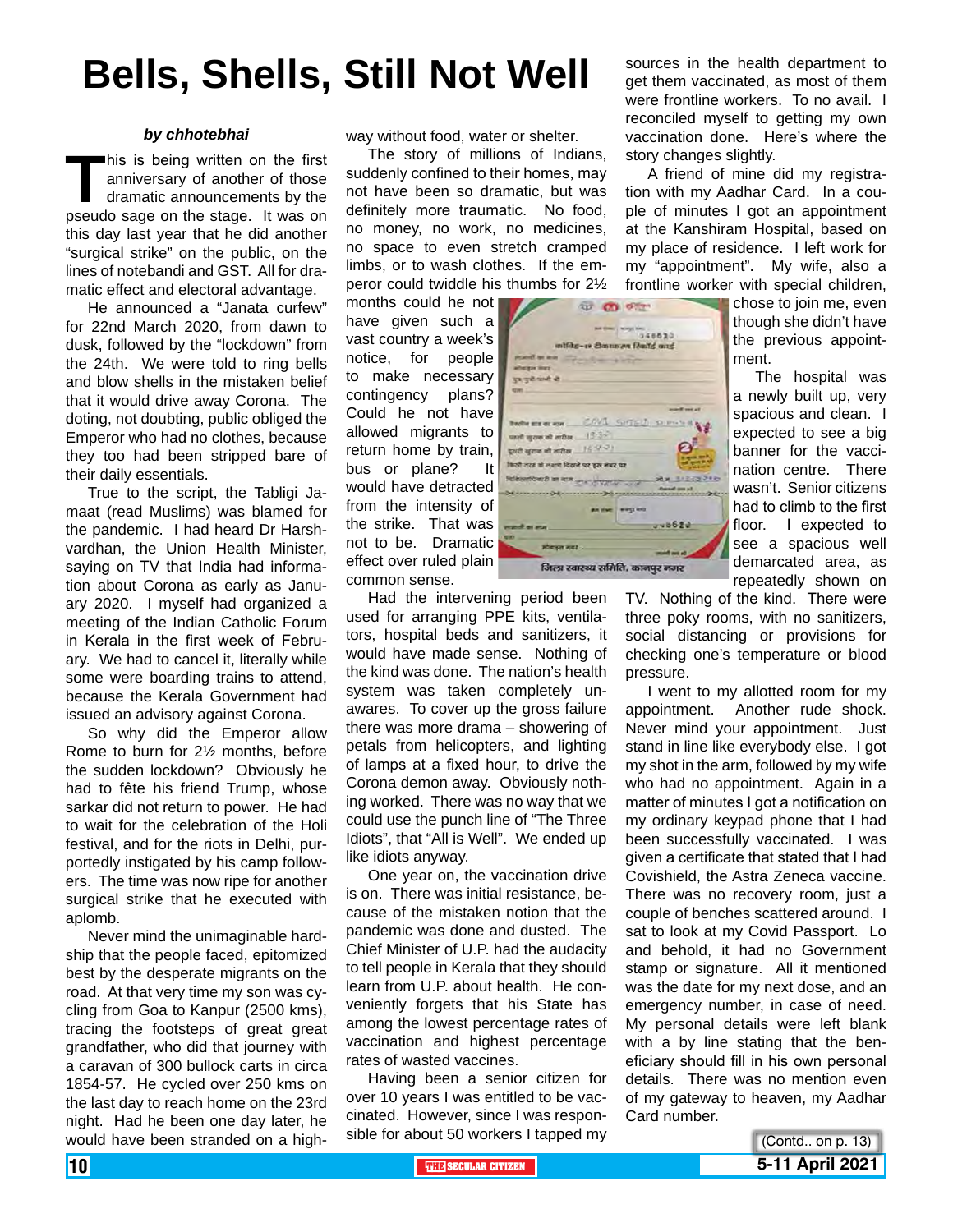# **The Crown of Thorns**

*by: Dr Jeanette Pinto*

The term 'Crown of Thorns' evokes<br>
only one powerful image, which<br>
according to the New Testament<br>
- a woven crown of thorns placed on only one powerful image,which according to the New Testament the head of Jesus during the events leading up to his crucifixion. Nobody in the history of the world has ever worn a crown of thorns except Jesus. It was one of the instruments of the Passion, employed by Jesus' captors both to cause him pain and to mock his claim of authority. It is mentioned in the gospels of Matthew ("And when they had plaited a crown of thorns, they put it upon his head, and a reed in his right hand: and they bowed the knee and mocked him, saying, "Hail, Kind of the Jews!" 27:29), Mark (15:17) and John (19:2,5).

The Roman soldiers after they had

mercilessly scourged Jesus, threw a purple robe on him,and then they pressed a crown of thorns into the flesh of his head mocked him: "King of the Jews",and led him roughly to climb Mount Calvary, or Golgotha.

From fragments of historical evi-

dence regarding that purported Crown of thorns, it was venerated at Jerusalem in the first centuries of the common era. There is no mention of the crown made by St. Jerome who lived in Jerusalem in early 5th century. Historian Francois de Mely refers to the transfer of the Crown from Jerusalem to Constantinople in the Byzantine Empire between the fourth and tenth centuries. Earlier in the meantime a number of thorns disappeared as they were given away.

Mention is made of Emperor Justinian who gave a thorn to St. Germain, Bishop of Paris (preserved at Saint-Germain-des-Pres), Empress Irene in 798 or 802 sent Charlemagne several thorns which were deposited by him at Aachen (8 thorns were at the consecration of the basilica of Aachen). Four thorns were given to Saint-Corneille of Compiegne in 877 by Charles the

Bald. Hugh, the Duke of the Franks sent one to the Anglo-Saxon King Athelstan in 927 (Malmesbury Abbey) Interestingly, one thorn was presented to a Spanish princess about 1160; and another was taken to Andechs Ab-

bey in Germany in 1200. Then while it was at Sainte-Chapelle, several of the crown's thorns were removed and presented as gifts from the Kings of France to important personalities of their times, one among them being Mary Queen of Scots. There is also one at the Jesuit Stoneyhurst College chapel, housed in a reliquary. The British Museum also claims to have a piece of the relic in – The Holy Thorn reliquary.

> At the time of the Crusades, in 1238, the Crown of thorns appears as a deal proposed by the Latin Emperor Baldwin II of Constantinople,who was in need of money. The French King Louis IX, purchased it from Baldwin II. On August 19,

1239, the relic of the Crown of thorns arrived in Paris. King Louis who was a devout man took off his own crown and royal robes, and walked barefoot behind the relic as it was carried to the unfinished Sainte Chapelle, the chapel of the French kings. That chapel was completed in 1248 and then it was housed as Louis' collection of Passion relics, thereafter kept in the Louvre Museum.

When the French Revolution occurred in the late 18th century, many treasures of the Church were lost. However, Napoleon saved the Crown of thorns and it was kept at the National Library until 1804. At that time, Christ's crown was returned to the Archbishop of Paris and, on August 10, 1806, was placed in the Cathedral of Notre Dame de Paris. It remained there until 15 April 2019, when a fire touched the Cathedral. By this time, the crown had lost all its original thorns. It now consists of a bundle of reeds, bound together by gold wire to symbolize the lost thorns.



The thorn is one of the most ancient symbols in the world; together with the Rose, it represents pain and pleasure. Here the thorn denotes sin, sorrow and hardship. The Crown of thorns is an emblem of Christ's passion; one of the objects at the centre of salva-

tion history. By wearing the crown of thorns, Jesus became the victim of God's righteous anger, intended for sinners only (you and me). Because of our sins, our conscience will always prick our guilty souls with sharp thorns. This is the price we pay for disobeying the eternal living God.

The wise reflections of St. John Chrysostom,an early Church Father teach that thorns and thistles were intended to prick the sinner's conscience: "when God said to our fallen parents: Cursed is the earth in thy work; thorns and thistles shall it bring forth to thee." (Gen 3:18) It signifies that the conscience shall never cease producing sins which will sting and prick the guilty soul.

Our sins are really Jesus' Crown of Thorns. Jesus by consenting to take these sharp thorns upon His adorable head, removed the malediction and changed it into a blessing for mankind. By this our Lord Jesus Christ diminished the quantity and the intensity of our temporal sufferings; and through His blessing, grace and example, he rendered all our labours and toils into meritorious works of eternal reward.

Today, the relic of the Crown of thorns is publicly displayed in the Notre Dame cathedral every Friday of Lent, from 10 a.m. to 5 p.m., and all day on Good Friday. During the rest of the year, the relic is placed out for veneration at 3 p.m. on the first Fridays of each month. At other times, it is kept in the Cathedral's treasury. The Knights of the Holy Sepulchre have been entrusted as its guardians.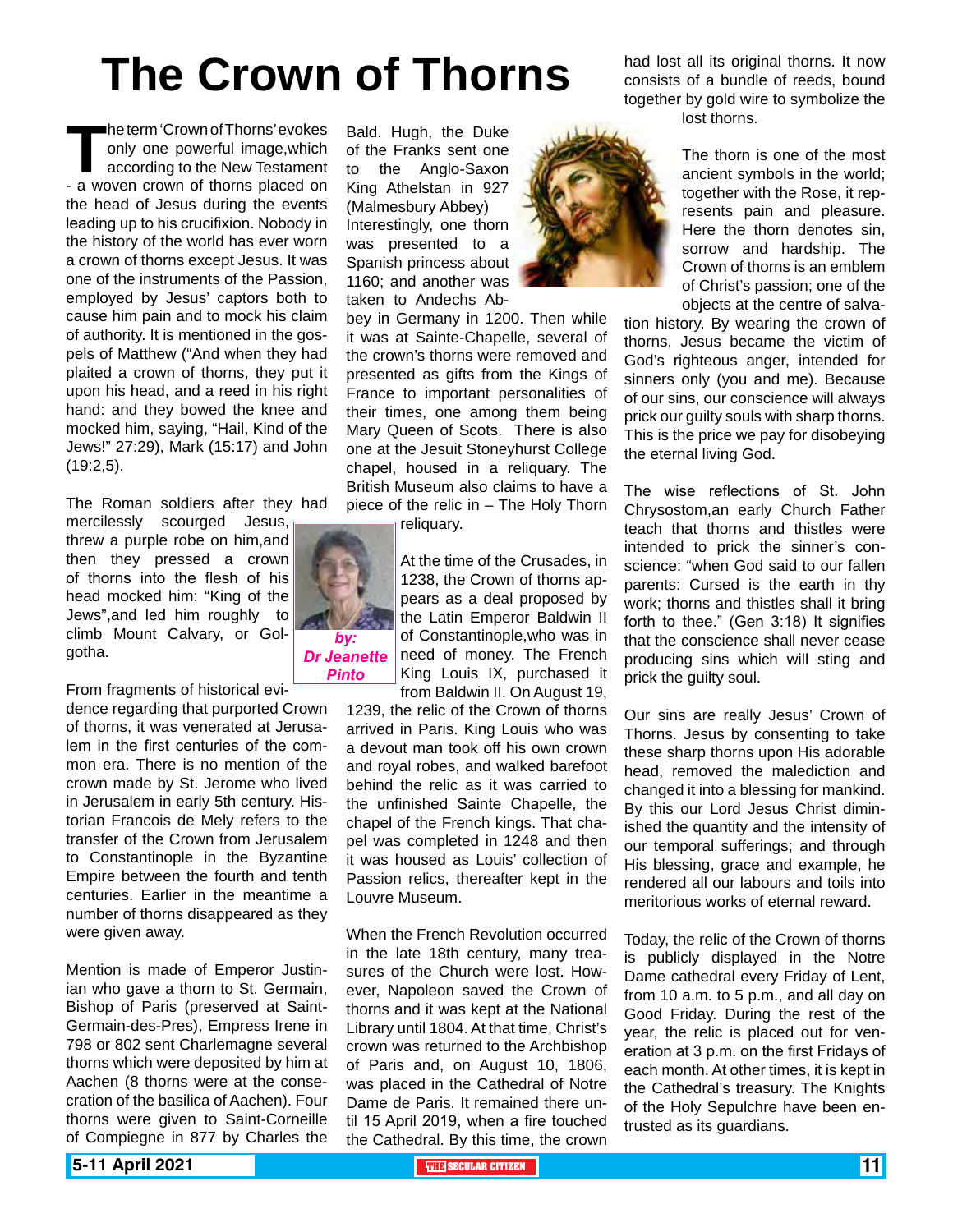### **Laugh-A-Thon**

--------------------

-------------------

Advertisement in a long island shop: "Guitar, for sale........ cheap....... . ....... no strings attached".

Advertisement in a hospital waiting room: "Smoking helps you lose weight. One lung at a time!"

On a bulletin board: "Success is relative. The more the success, the more the relatives".

-------------------

When I read about the evils of drinking, I gave up reading.

Wife (to husband): Honey, who is Alarm and why does she call you every morning at 5.45?

-------------------

My grandfather is eighty and still doesn't need glasses. He drinks straight out of the bottle.

You know your kids have grown up when ---

Your daughter begins to put on lipstick

or when your son starts to wipe it off.

Sign in a beer bar: "Those of you who are drinking to forget, please do pay in advance".

------------------

---------------------

---------------------

Sign on the noticeboard of a driving school:

"If your wife wants to learn to drive, don't stand in her way".

**page**

Behind every great man, There is a surprised woman.

--------------------

The reason men lie is because women ask too many questions.

------------------

------------------

Laugh and the world laughs with you, snore and you sleep alone.

------------------

--------------------

The surest sign that intelligent life exists elsewhere in the universe is the fact that It has never tried to contact us.

Sign at a barber's saloon: "We need your heads to run our business.

Laughter makes you happy. It works faster than alcohol.

------------------

*--- Contributed by: Jubel D'Cruz, Dombivili, Mumbai*

\*\*\*\*\*

### **Funny Riddles**

- 1. What do you call a bee that comes from America?
- A. USB
- 2. What do you call a woman who drinks only one cup of tea in a day?
- A. Jaswanti
- 3. Why don't people clap in Afghanistan?
- A. Because of 'Tali-ban'
- 4. How do you ask your 'Maasi' to take a dip in water?
- A. Dip-lo-macy
- 5. How do you say "she is calling a cab" in one word?
- A. Vocabulary
- 6. Which Pakistani cricketer does not have a date of birth?
- A. Umar Gul
- 7. What do you call a fat girl waiting at the bus stop?
- A. Motivating

*--- Contributed by: Jubel D'Cruz, Dombivili, Mumbai*

#### \*\*\*\*\*

### **"Differences Between Graduate Nurse and Experienced Nurses"**

A Graduate Nurse thinks people respect Nurses. An experienced nurse knows ev-

erybody blames everything on the nurse.

A Graduate Nurse looks for blood on a bandage hoping they will get to change it.

An experienced nurse knows a little blood never hurt anybody.

A Graduate Nurse looks for a chance "to work with the family." An experienced nurse avoids the family.

A Graduate Nurse expects meds and supplies to be delivered on time. An experienced nurse expects them to never be delivered at all.

A Graduate Nurse will spend days bladder training an incontinent patient.

An experienced nurse will insert a Foley catheter.

A Graduate Nurse always answers their phone.

An experienced nurse checks their caller ID before answering the phone.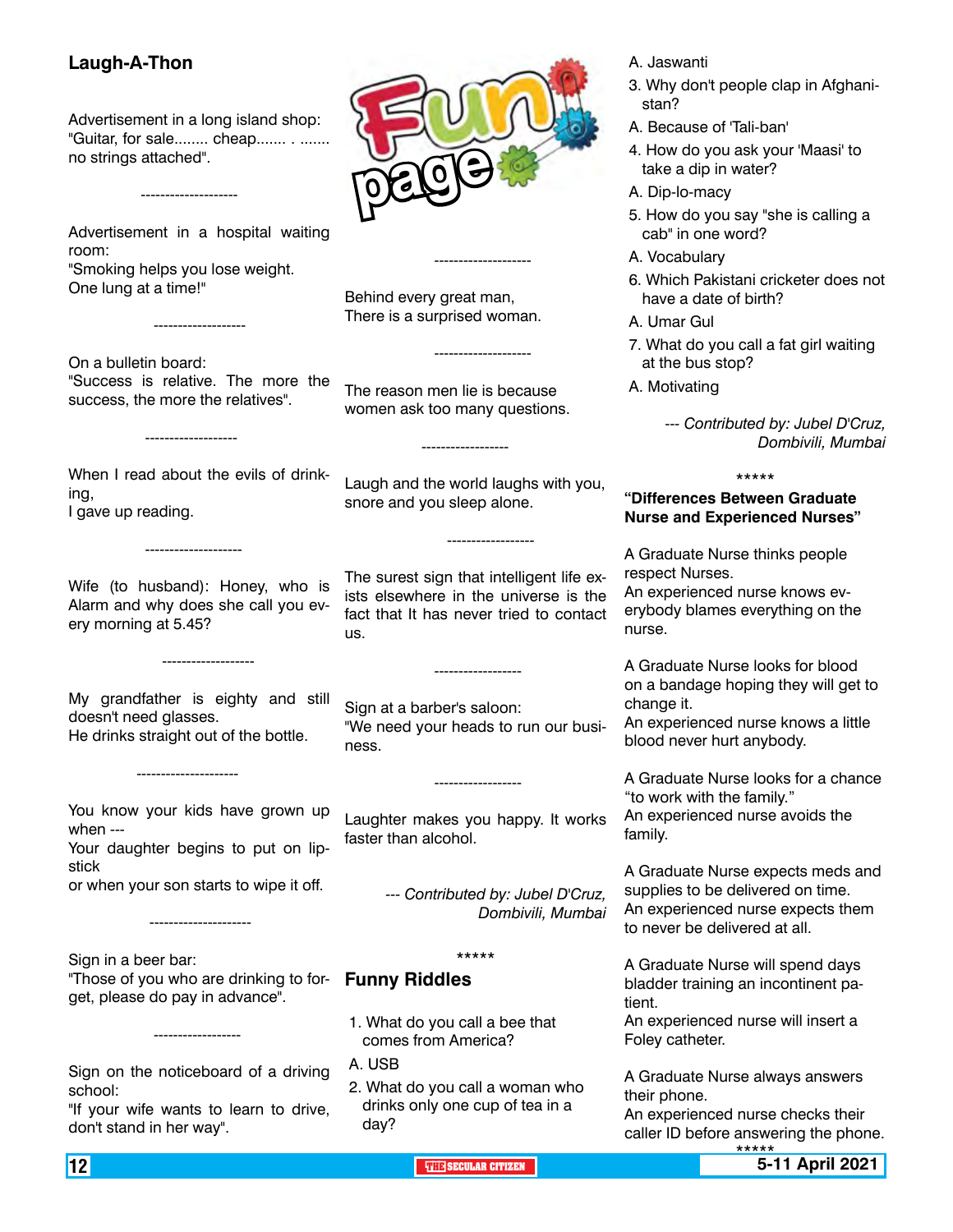### (Contd.. from p. 8)

I noticed that most people just walked away after getting shot in the arm. I chose to sit out the mandatory 30 minutes. I then noticed a huge banner on the wall, giving credit for the vaccination camp to a Minister of the BJP! This was highly objectionable. A minister or a political party cannot claim credit for a national programme that involves everybody from health workers to vaccine manufacturers.

I felt like an idiot, because all was not well, despite the bells and shells. I withhold further comment till I get my next shot next month.

*• The writer lives in Kanpur where his experiences are based.*

Wedding Invitation, Christening, First Holy Communion, Mortuary Cards & Religious Goods Contact:

**David & Company**

Rivendell House, 1st Floor, 650, J. S. S. Road, 2nd Dhobitalao Lane, Mumbai 400002 Tel.: 22019010 / 2205 7394 2206 0344 / 22079592

Email:davidprinters@gmail.com www.davidcompany.com

### Subscriptions for **RENEW SECULAR CITIZEN**<br>Renewal as well as New, can be

sent through Bank Fund Transfer to any one of the following banks:

Bank: HDFC Bank Branch : CST - Mumbai VT Account Name: The Secular Citizen Current Account No. 03552000006744 ISFC code: HDFC0000355 or Bank: Citizen Credit Co-op Bank Ltd., Branch : Colaba, Mumbai Account Name: The Secular Citizen CurentAccountNo. 2090031000000489

ISFC code: CCBL0209003

Please inform us through email: secular@sezariworld.com or through phone: 9820485389 after transferring the same.

**5-11 April 2021 The Security of the Secular Citizen 13 THE** SECULAR CITIZEN **13 THE** SECULAR CITIZEN **13 THE** 





 **- A popular and healthy South Indian dish**

To make puttu, you will need Puttu Kudam. Puttu Kudam is a puttu maker or a puttu vessel. It consists of two parts. The base part is for heating water. The top cylindrical part is for steaming the puttu.

 Puttu can be served with kadala curry or even with vegetable or potato stew.

### **Ingredients:**

### **You will need:**

2 cups of rice-pachari/rice flour or puttu podi (Use either the white rice flour or the red rice flour).

- 1 cup freshly grated coconut
- 1/2 tsp salt
- 1 cup or enough water to moisten the flour

### **Method:**

- 1. In a heavy skillet, dry roast the rice flour over medium heat, stirring continuously. After about 5 minutes, remove from the stove/gas and let it cool.
- 2. Add salt to 1 cup of water and wet the puttu podi/powder, a little at a time, and mix well till you reach breadcrumbs consistency (Note: The rice flour mixture should be wet but not lumpy. The right consistency is reached when you press a little flour in your fist and it forms a shape and does not crumble off).
- 3. Now fill your puttu kudam with water till it is two thirds full. Place on the stove/gas.
- 4. Take the cylindrical tube part, insert the flat disk with holes at the bottom of the tube.
- 5. Fill half of the tube with a fistful full of grated coconut and then add the prepared rice flour till half and fill the rest of the tube with more prepared rice and sprinkle grated coconut on the top (Note: The rice flour must be loosely filled and not packed).
- 6. Cover the cylinder tube and place on
- puttu kudam once the steam starts coming out.
- 7. Steam for 6 to 8 minutes. When the puttu is cooked, steam will start coming through the holes on the lid. Remove the tube from the pot and open the lid. Using the handle of a large spoon, slowly push the puttu, and slide it onto a plate.
- 8. Sprinkle them with sugar and cut pieces of bananas.
- 9. Serve hot with kadalakari (black chickpea curry) or pappadam and yellow small bananas.

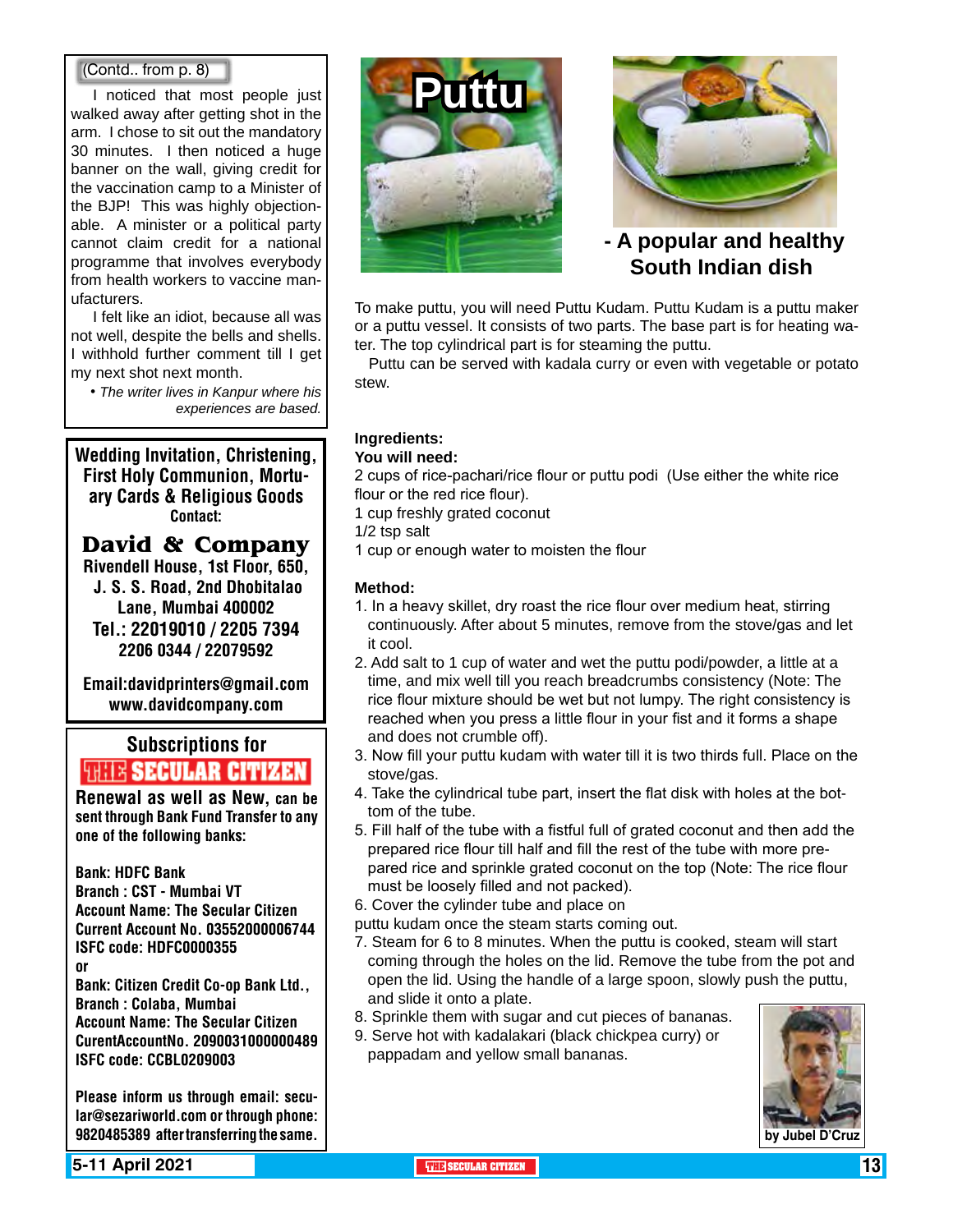### **Another Portugese Tombstone found in Mangaluru**

#### *—Ivan Saldanha-Shet.*

**The holy week and traditional church rituals will take place, the death and burial of Jesus Christ will be mourned as per church** church rituals will take place, the death and burial of Jesus Christ will be mourned as per church needs. Death is the other side of the coin of life - from creation and the birth of man, millions of people have died and there is no count. As far as we Christians have existed for about 2000 years now, the memory of the dead is marked in some way, mainly with inscribed tombstones. Christ's apostle Thomas the Syrian, came to India nearly 2000 years ago to Kerala. Modern Catholicism arrived in Mumbai, Konkan and Malabar in the early 1500s AD mainly through Europe. Their forts and ships always had chapels and priests. Historians have recorded from time to time that Mangalore had a prominent fort housing the first Church of Our Lady of the Rosary, it was well known from 1568 and it was located right opposite the confluence of two famous rivers, in the vicinity of the Old Port called 'Bundar'... now a fishing hub, a short distance from the present Rosario Cathedral.

Two stones bearing inscriptions found

were brought to public notice by authorities through the press on March 15, 2021. They were found while excavating the land for construction at College of Fisheries, in Hoige Bazar Campus, Bolar. It is observed, one has Kannada and other Portuguese inscriptions. The Director General ASI (Archaeological Survey of India), V. Vidya-

vathi, directed a team from Mysuru led by Dr K Muniratnam, to look into it. The ASI team, on Monday March 15, 2021, did 'estampage' to obtain the exact replica of inscriptions using maplitho paper and ink; the copy is to

be preserved and published in the annual report of 'Indian Epigraphy' which will get attention from experts worldwide. The Portuguese inscription may be of 4 to 5 centuries old.

More relevant here to the Catholics of Mangaluru is the stone with Portugese 'coat of arms' and inscription. Now, a well known historian, researcher and author on this subject, Alan Machado Prabhu gave a preliminary report; he opined that it is difficult to decipher at this stage, hopefully some restoration/build up could help. Translated basically he said it reads  $|$ as "This tomb is of Antonio

Pereira (or Texeira) de Macedo nobleman of the house of the King our lord, captain of this fortress who was killed by the Moors in the siege ... present the 28 April..." Further, date and so on..unfortunately is not visible. Perhaps the matter will get enlightened later if an interest is exerted. The emblem and inscription are seriously

> eroded. The emblem compared with the previous tombstone (Mauro) found in 2009 has significant differences, it may indicate that the origin of the persons are different.

It is of rare interest that the area is part of ancient Mangaluru and close to the Mangaladevi Temple (from which early Kudla got the name of Mangala Uru) 'Allupa Dynasty' held sway here for a while. Also according to lo-

cal historians this area is prominent from early 1500 AD for a Portugese Fort and settlement, in 2009 a similar Portuguese tombstone inscription was found just about 100 feet or so away, the details follow.

#### **Portuguese tombstone of 1629 AD found in 2009:**

A large fairly clear stone inscription at a spot opposite the confluence of the two rivers and the Arabian Sea, was discovered in March 2009, by a history buff, along the river at 'Haleya Kote - Bolar', in the compound housing ce-

> ment godowns, between Joy Land English School and Mukhya Prana Temple just yards behind where the new stone inscriptions was unearthed now.

> In April, 2009, local media published the 'discovery'. The finder brought it also to the notice of his friend, historian Alan Machado-Prabhu and others. Decoding the clear inscription with the help of international experts: the stone turned out to be the tombstone of Domingos

de Mourao Coutinho, the captain of the Portuguese fort of Mangalore, who died on April 30, 1629. "It would have been installed over his grave which in all probability located within the fort church, the 'Nossa Senora de Rosario', which was pulled down in early 1784 AD at the start of the captivity of local Catholics by Tipu Sultan." It is seen as an existing relic of the first church and fort mapped as opposite the estuary; which about 1568 AD formed Mangalore's Rosario church history and brings it to perspective. An expert assessment of this stone is that it bears the court of arms of the Mourão Coutinho family, prominent nobles of 17th century Northern Portugal (the new stone inscription too bears a coat of arms ). It is a tombstone which bears the chiselled legend "Here lies Domingos de Mourão Coutinho, Captain of Fort Mangalore. He died on April 30, 1629." It seems to have once lay within the fort of Sao Sebastio. Later this 1629 tombstone was brought to the Rosario Cathedral premises with a view of preserving it and it lies in the dust neglected now in 2021 AD.

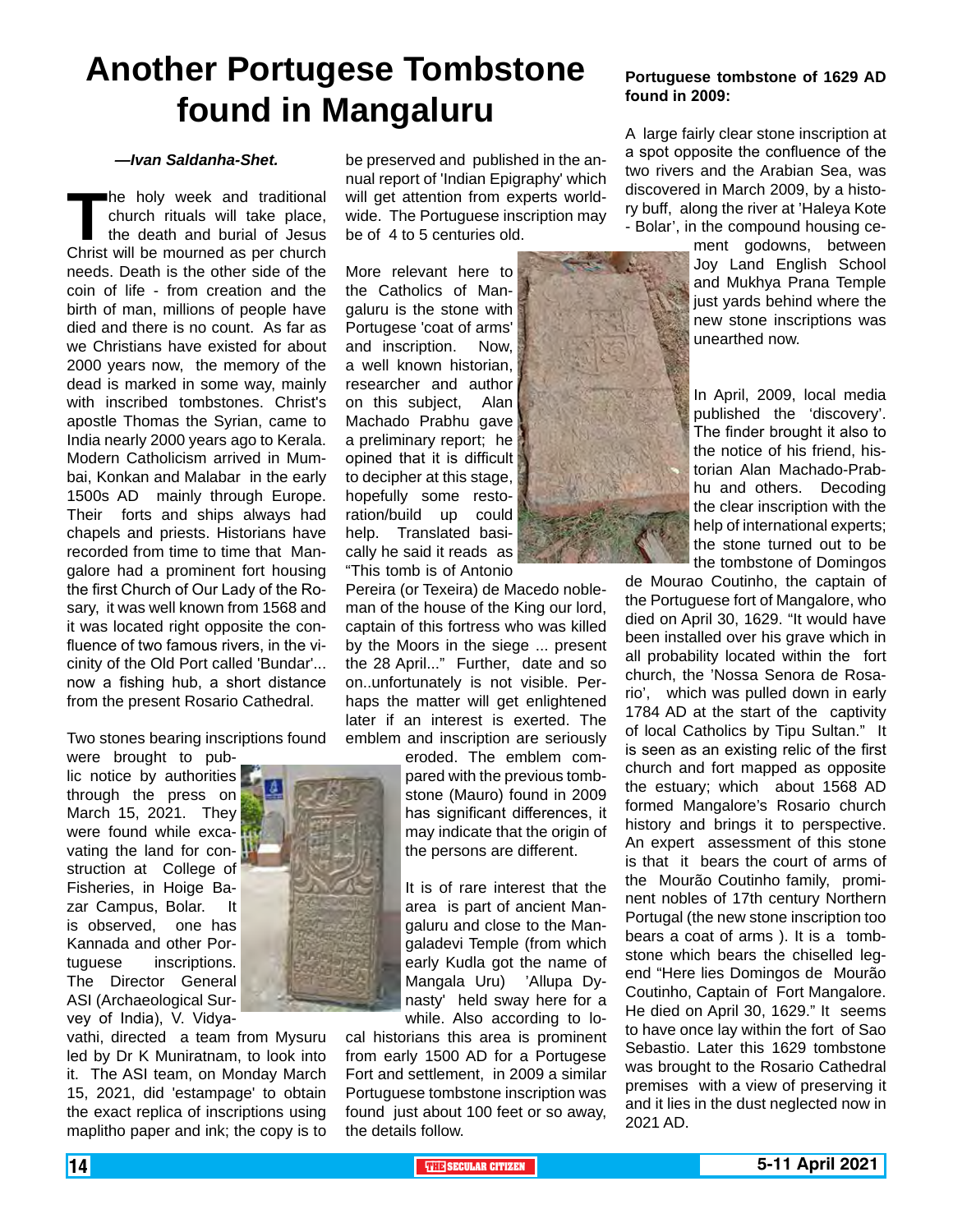# **The Redemption Goes On**

#### **SHORT STORY**

**W** hen Isaac awoke the next morning he was refreshed from the long hours of prayers and meditation. Now he would morning he was refreshed from the long hours of plan for the coming days ahead. He felt it was time to leave the deserted village where he had fasted for nine days. Isaac was certain that he was spiritually prepared to win souls for Christ. His friends made fun of him….

Isaac left the silent and abandoned village around noon. The Corona virus had left a year back taking mil-

lions of innocent lives around the country. In his back-pack Isaac had a small piece of bread and a banana. He sat down and ate it.

Memory is a bitter sweet feel-<br>ingles if the Creater reminds BY MELVYN BR ing, as if the Creator reminds

us not to forget our loved ones and the moments of pain and happiness we keep in our heart. At a roadside tea shop Isaac had flashes of past moments in time, as he sipped on the hot cup of tea.

He would always think of his mother and father. She loved cooking and doing the domestic chores. His father was always tied to the business he ran from his office. But he always found the time to reach him to school and bring him back home in the family car.

Abruptly it all came to an end when the Bhopal gas leak destroyed the lives of many families in the State of Madhya Pradesh including the lives of both his parents. It was a truly tragic night of December 2nd 1948.

Isaac survived. He had been on a school excursion to a tourist spot several miles away. He was fourteen years old and would often wonder why God had saved him. He had no right to question the Lord. For the next five years Isaac found employment as a counter salesperson in a small religious book store. The book shop was thoroughly equipped with wonderful volumes on the Bible, the Life of Christ, The Messiah's mission to spread the Word of salvation, love, redemption and forgiveness.

It was the Passion of Christ that changed his life and gave him the answer to his quest why God had kept him safe from the wounds of a broken heart. The purpose of his life was discovered when he worked at the book

> store: Save Souls for God! Isaac was now twenty-nine years old.

A year later he decided to go to Dhannagar where Christians were suffering for their faith. Isaac resolved to

spread the Catholic faith in the midst of fear and tension in the area. Moreover it was the wish of Christ to let people know of the faith in all four corners of the earth, to preach love, trust and the forgiveness of sin, and to give respect to the ideas of man in governance, and to respect the laws of God.

Isaac was a good preacher and won many large groups of followers. He prayed over the sick, the troubled and the weak in spirit. He spoke of the Messiah, His passion, death and resurrection. Isaac received seven men to be his close followers. A young woman who had been accused of stealing was disowned by her people, came to join Isaac and his companions. He accepted her into the fold for Isaac knew by the Spirit of God that she was an innocent woman.

Many people of the ruling faith in the country suspected Isaac of insurrection and planned to have him killed. But he was not afraid. They could not arrest him as he always managed to elude the police and his enemies.

From Dhannagar Isaac and his companions journeyed to Surajpore, a small town on the edge of the Lall Bhalu desert.

On their arrival at the railway station the group went to the nearest wayside restaurant to enjoy a simple lunch with a lightened heart. Suddenly, three tall bearded men came up to them and arrested Isaac taking him to the police outpost. The young woman follower stayed with Isaac during his imprisonment and the trial,

#### **Next day.**

The morning was dull as heavy dark clouds hung silently over the marketplace where Isaac was put on trial in the open, in the presence of the people. There was no trial, yet a sentence was announced, sixty lashes and a chance to be set free if he denied Christ.

Isaac was dragged to the spot where he was tied to a pillar and his shirt stripped. The whip was of leather thongs. The count began and the merciless whip tore his flesh into shreds soaked in his blood. Isaac bore the pain and grated his teeth.

Finally he was asked to deny Christ. The dark clouds rumbled and the afternoon light began to fade. Drops of rain fell on the crowd.

"Do you deny Jesus Christ as your God?" A tall dark-skinned man bellowed for all present to hear.

"In the name of Jesus I shall never deny my Lord and my God. I am a modern redemption man…" blurted Issac." I will die for my faith. I forgive you as my God did from the cross…"

"Then die!" shouted a fanatic from the crowd and shot Isaac in the head. He fell to the ground as the young woman rushed forward and took him in her arms wiping the blood from his face, "Master, you are now a martyr!"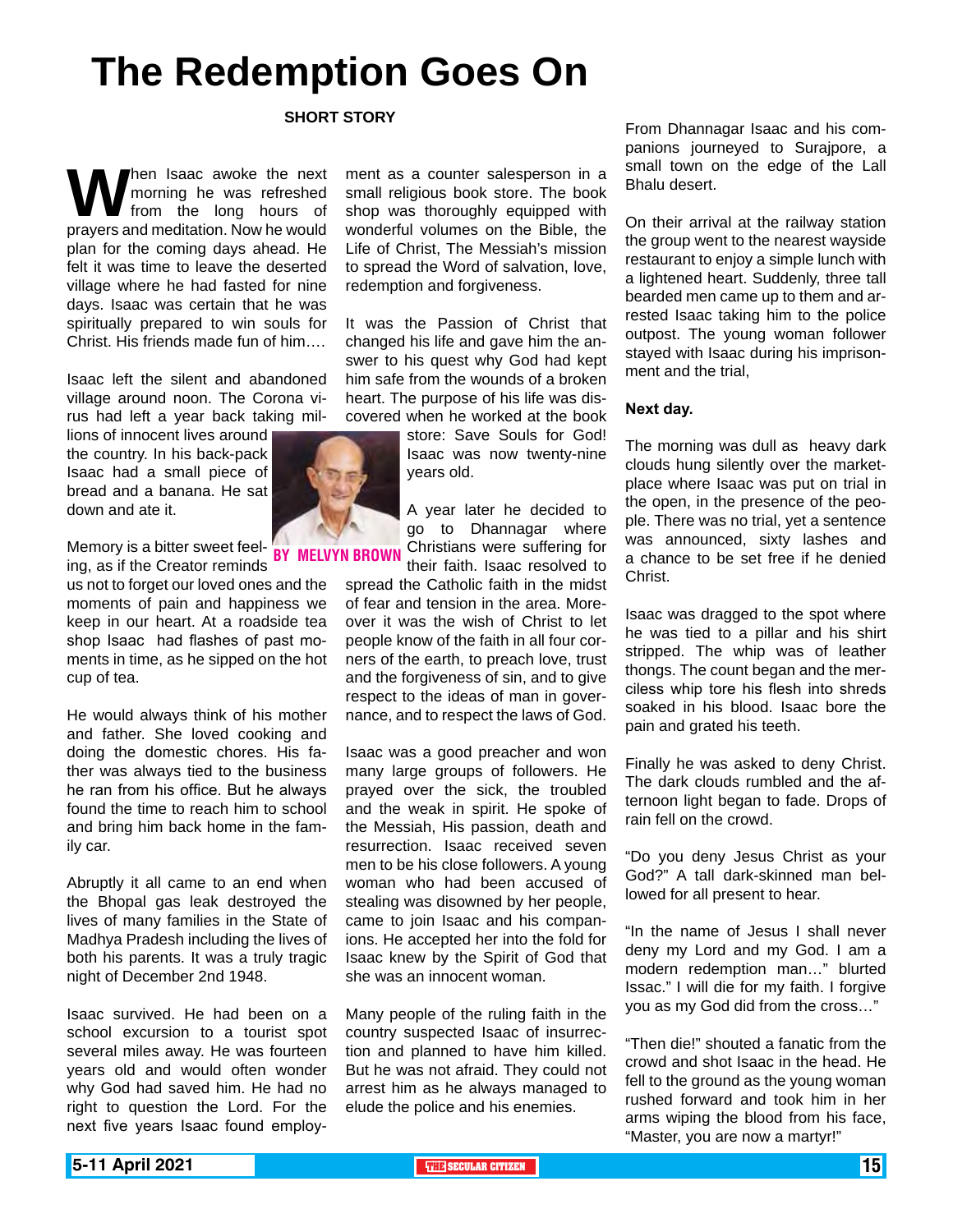# **Royal Christian Family MATRIMONIALS - GROOMS**

**7097. MUMBAI :** Mangalorean Roman Catholic Bachelor, (Born in October 1991), Ht. 5' 11", Wt. 97 kgs, WheatishComplexion, Edn. B.Com., working as Sr. Account Recievable in private company. Contact email : dsouzadonald11@gmail.com

**6841. MuMBAI :** Anglo Indian / Keralite Roman Catholic Bachelor, (Born in May 1991), Ht. 170 cms, Wt. 78 kgs, Fair Complexion, Edn. M.Com., working as a Sales Executive. Contact email :

mrsannieroy@yahoo.co.in

**7184. U.K. :** Goan Roman Catholic Bachelor, (Born in April 1990) Ht. 5' 7", Wt. 65 kgs, Wheatish Complexion, Edn. B.Com., working as a Credit Control in Private company in U.K. Contact email : troyt007@gmail.com **7130. DUBAI :** Mangalorean RC Divorcee, (Born in July 1972) Ht. 5'11", Wt. 80 kgs, air Complexion, handsome, simple down to earth, Edn. B.E. (Mech.), Working as an Engineer. Contact email :

francisdsouza472@gmail.com OR 00971501532702

**7185. MUMBAI :**Goan Roman Catholic Bachelor, (Born in October 1984) Ht. 5' 10", Wt. 72 kgs, Wheatish Complexion,Edn. B.Com., working for Bank. Contact email :

spydee321@gmail.com

**7104. MUMBAI :** Mangalorean Roman Catholic Bachelor, (Born in August 1975), Ht. 5' 3", Wt. 95 kgs, Wheatish Complexion, Edn. H.S.C., working as a Office Assistant. Contact email :

agnelo.nazareth1975@gmail.com **7150. POONA :** East Indian RC Divorcee, (Born in November 1960) Ht. 5' 10", Wt. 69 kgs, Wheatish Complexion, Edn. Graduate Engineer from CWIT University of Pune, working

### **Important Notice**

Telephone no. of candidate will be printed only with the consent of members. For Tel. Nos. Please contact: +91- 9820473103 / 9820485389 or Email : royalchristianfamily@gmail.com

as an Engineer. Contact email : joeskf@gmail.com

**7084. MUMBAI :** Mangalorean Roman Catholic Bachelor, (Born in May 1956), Ht. 5' 7", Wt. 70 kgs, Wheatish Complexion, Edn. 9th std., working as a Machine Operator. Contact email : fern.gilbert54@gmail.com

**7083. MUMBAI :** East Indian Roman Catholic Bachelor, (Born in November 1985), Ht. 6', Wt. 68 kgs, Wheatish Complexion, Edn. M.Com., PGDLM, PGDSM, working as PPM & Data Engineer in Shipping Company. Contact email : ryan.intermilan@yahoo.co.in **7079. MUMBAI :** Mangalorean Roman Catholic Bachelor, (Born in December 1962), Ht. 5' 5", Wt. 67 kgs, Fair Complexion, Edn. B.Com., Inter MBA, working as a Manager. Contact email : archielewis.al@gmail.com

**7132. MUMBAI :** Goan RC Bachelor, (Born in January 1987) Ht. 5'8", Wt. 72 kgs, Fair Complexion, Edn. B.A., PG in Advy. / Graphics & Animation, working as a Graphic Designer. Contact email : dcostastephen03@gmail.com

**7068. MUMBAI :** Mangalorean Roman Catholic Bachelor, (Born in June 1983), Ht. 5' 5", Wt. 58 kgs, Wheatish Complexion, Edn. HSC, working as a Customer Service. Contact email : cynthiadalmeida83@gmail.com

**5996. MUMBAI :** RC Bachelor (Born in November 1974) / 5'8", B.E., working in Senior position reputed IT firm. Seeks alliance from R.C. spinster educated good family background Pl. reply with photograph and details to keithcardozo@hotmail.com OR 9820338755

**7077. MUMBAI :** Mangalorean Roman Catholic Bachelor, (Born in March 1987), Ht. 5' 10", Wt. 80 kgs, Wheatish Complexion, Edn. B.Com.,

### To Place Your Matrimonial Advertisement Call: +91 - 9820485389 or 9820473103

Check your email at least once a week.

Members are requested to inform us when they are settled, so that publication of their details can be discontinued.

working as a Manager. Contact email : leroy2266@gmail.com OR Mob: 9503282306

**6198. MUMBAI :** Mangalorean Roman Catholic (Born in October 1969), Ht. 5' 10", Edn. B.Com., good personality, hailing from God fearing, cultured family, issueless, divorcee by mutual consent, working for Cruise Liner in U.S.A., as Security Supervisor, well settled in Mumbai, Seeks suitable match. Contact email : dsouzamalcolmneil@gmail.com. Phone/SMS 09480157258

**6573. VALSAD :** Goan / Mangalorean Roman Catholic Bachelor, (Born in February 1986), Ht. 5' 5", Wt. 68 kgs, Fair Complexion, Edn. B.E. Mechanical, working as a project engineer in **SAUDI ARABIA** seeks a well qulified girl from a good family background. Contact email : ian.roshan.dsouza@gmail.com

**7112. MUMBAI :** Converted Roman Catholic Bachelor, (Born in October 1970), Ht. 5' 7", Wt.80 kgs, Fair Complexion, Edn. B.Com., & Masters in International Journalism (UK). Looking for a bride below the age of 42 years (below 40 - 42 years) who is willing to raise a family. Contact by email :

decemberwedding08@yahoo.com **7113. POONA :** Tamilian Roman Catholic Bachelor, (Born in December 1982), Ht. 5' 6", Wt.65 kgs, Fair Complexion, Edn. B.Com., working in Logistic Co. in **DUBAI**. Contact email : shantasam1955@gmail.com

**7136. HYDERABAD :** Anglo Indian RC Bachelor, (Born in July 1988) Ht. 5' 8", Wt. 80 kgs, Wheatish Complexion, Edn. Post Graduate, having own business. Contact email : phillipctocher@gmail.com

**If not settled within a year, renew your membership atleast two months in advance to continue the service uninterrupted.**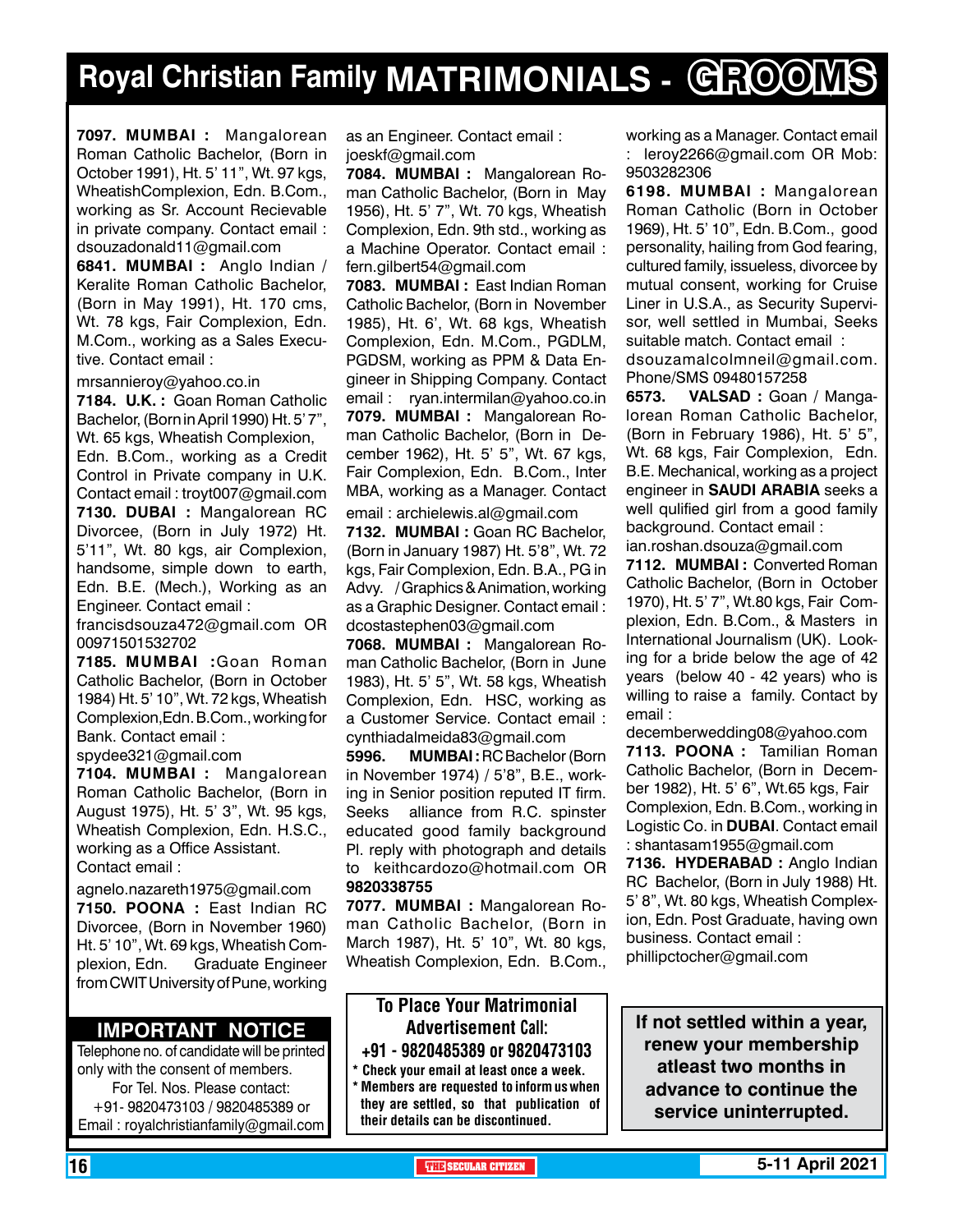# **Royal Christian Family MATRIMONIALS - BRIDES**

**7198. MUMBAI :** Mangalorean Roman Catholic Spinster, (Born in January 1994), Ht. 5' 4", Wt. 52 kgs, Fair Complexion, smart and good looking, Edn. MBA, PGDM, working as a Financial Analyst, Amazon. Contact email : nicmacjac@gmail.com

**7128. MUMBAI :** Affluent business family R.C. East Indian Spinster, (Born in 12-04-1988), Ht. 5' 2", very beautiful and pretty. Edn. MS General Surgeon, Doctor by profession. Contact email : drvd2019@gmail.com

**7182. MUMBAI :** Mangalorean Roman Catholic Spinster, (Born in October 1992), Ht. 5' 4", Wt. 72 kgs, Wheatish Complexion, Edn. B.Com., C.A., working as Asst. Manager in TATA Company. Contact : email : matrimonialp27@gmail.com

**7197. MUMBAI :** Goan Roman Catholic Spinster, (Born in April 1995), Ht. 5' 1", Wt. 55 kgs, Wheatish Complexion, Edn. Graduate & pursuing MBA in Hotel and Tourism, working as a Travel Executive in Sharp Travel Private Limited. Contact email : joseph.monteiro84@yahoo.com, Mob. : 9869860580.

**7199. BANGALORE :** Mangalorean Roman Catholic Spinster, (Born in January 1990), Ht. 5' 2", Wt. 53 kgs, Fair Complexion, Edn. Master's in Mass Communications (NTU, Singalore) working as a Senior Manager of Corporate Communications in **SINGAPORE**. Contact email : mafern.2121@gmail.com

**7193. MUMBAI :** East Indian Roman Catholic Spinster, (Born in August 1990), Ht. 5' 2", Wt. 50 kgs, Wheatish Complexion, Edn. B.A., M.A., B.Ed., working as a Teacher in **Dubai**. Contact email :

marina.rodrigues1954@gmail.com **7160. MUMBAI :** Mangalorean Roman Catholic Spinster, (Born in September 1988), Ht. 5' 7", Fair Complexion, Edn. BMS, working as a

**Royal Christian Family Helps In Choosing The Right Life-Partner Serving Since 41 Years** Senior Merchandiser in a Global Retail Company in Dubai. Contact email : prislobo10@gmail.com

**7195. MUMBAI :** Goan Roman Catholic Spinster, (Born in May 1990), Ht. 5' 4", Wt. 57 kgs, Fair Complexion, Edn. M.Com., well settled. Contact email : melinda.522@gmail.com OR Mob.: 9820561036

**7190. BANGALORE :** Tamilian Roman Catholic Spinster, (Born in January 1990), Ht. 5' 4", Wt. 65 kgs, Wheatish Complexion, Edn. B.E., Electronics and communications, working as a Technical Specialist. Contact email : jmj.lionofjudah@gmail.com

**7178. MUMBAI :** Mangalorean RC Spinster, (Born in November 1988), Ht. 5' 6", Wt. 65 kgs, good looking, Fair Complexion, Edn. Bachelor's in Mass Media, working as a Content Writer. Contact email : jcdc0906@gmail.com **7177. PUNE :** Goan RC Spinster, (Born in September 1991), Ht. 5' 4", Wt. 60 kgs, Fair Complexion, Edn. Masters in Computer Applications. working for a Software MNC in Pune as a Tech Lead. Contact email : melitta88@gmail.com

**7176. MUMBAI :** Mangalorean RC Spinster, (Born in February 1996), Ht. 5' 3", Wt. 48 kgs, Fair Complexion, Edn. M.A. B.Ed., Teacher by profession. Contact email : ektaseq@gmail. com

**7171 MUMBAI :** Roman Catholic Spinster, (Born in April1994), Ht. 5' 3", Wt. 50 kgs, Fair Complexion, Edn. M.Com., working as an Analyst. Contact email :

patriciaswamy94@gmail.com

**7149 GUJRAT :** Anglo Indian Catholic Spinster, (Born in July 1991), Ht. 5'2", Wt. 60 kgs, Wheatish Complexion, Edn. MBA, PGDM., working. Contact email :

barnes.rufina@yahoo.com **7126. U.S.A. :** Mangalorean RC Spinster, (Born in January 1992) from

**Important Notice** Telephone no. of candidate will be printed only with the consent of members. For Tel. Nos. Please contact: +91- 9820473103 / 9820485389 or Email : royalchristianfamily@gmail.com

Mumbai, Ht. 5' 7", Wt. 60 kgs, Fair Complexion, Edn. B.E. (Computers) from Mumbai, M.S. (Information Systems) from US. Possesses H1B visa and is working as a Technical Analyst with an MNC in USA. Contact email : wilfyjoy1315@gmail.com or call +91 98603 02527 / + 91 9970172527

**7169 MUMBAI :** Roman Catholic Spinster, (Born in September 1992), Ht. 5' 1", Wt. 50 kgs, Wheatish Complexion, Edn. MBA in Event Management. Contact email :

rosypetters74@gmail.com

**7158 MUMBAI :** Mangalorean RC Spinster, (Born in August 1986), Ht. 5'1", Wt. 64 kgs, Wheatish Complexion, Edn. B.A., working as a Patient Care Manager. Contact email : ceciliacookie@gmail.com

**7189. MUMBAI :** Goan RC Spinster, (Born in July 1993), Ht. 4' 9", Wt. 40 kgs, Wheatish Complexion, Edn. B.A. B.Ed., Teacher by profession. Contact email :

dcruz\_liselle@yahoo.in

**7156 MUMBAI :** Mangalorean RC Spinster, (Born in November 1993), Ht. 5'1", Wt. 65 kgs, Fair Complexion, Edn. MBA., working in an IT Company as an Executive Assistant. Contact email :

mumbai.lavi@gmail.com

**7153 MUMBAI :** Mangalorean RC Divorcee, (Born in May 1987), Ht. 5'2", Wt. 60 kgs, Wheatish Complexion, Edn. B.Sc., IATA, Pursuing B.Ed., working as a Travael Consultant. Contact email : greshma.saldanha@ gmail.com

**Registered members can publish their ad in all the 50 issues in a year for Rs. 8000 only.**

If you wish to publish your matrimonial classified advertisement in all the 50 issues in a year, you can do so for an amount of Rs. 8000 only.

### To Place Your Matrimonial Advertisement Call:

- +91 9820485389 or 9820473103
- Check your email at least once a week. Members are requested to inform us when they are settled, so that publication of their details can be discontinued.

**5-11 April 2021 The Security of the Secular Citizen 17 and 2012 17 and 2013 17 and 2014**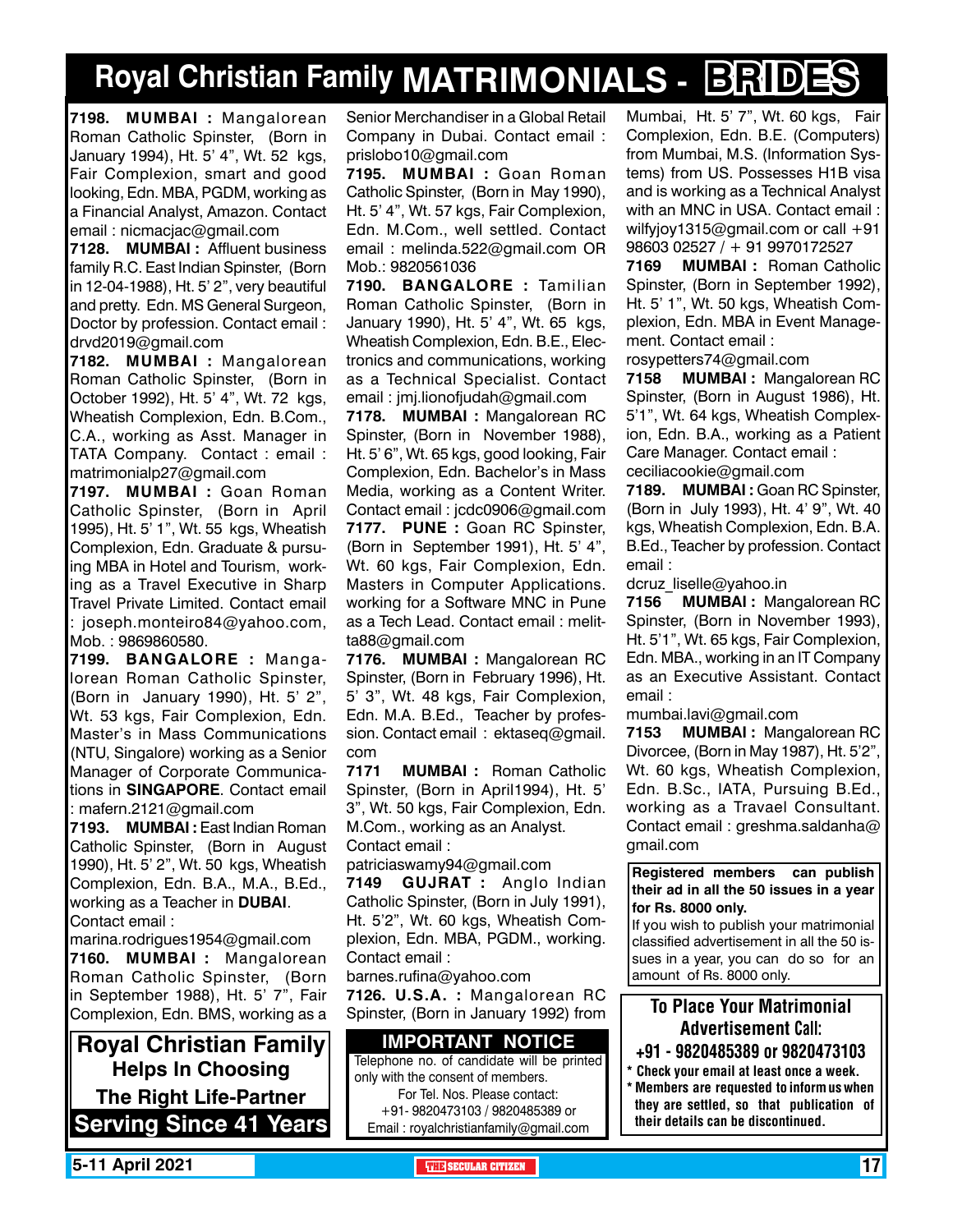### **Uncovering Santa Cruz De Bidrem**

avid Allan Coe a well known<br>
American artist once said, "It is<br> *not the beauty of a building you*<br> *should look at; its the construction of* American artist once said , *"It is not the beauty of a building you the foundation that will stand the test of times".* **"Santa Cruz De Bidrem"** or popularly called Hospet Church which is located 35 kilometers away from the northeastern part of Mangaluru and 6kms away from Moodabidri, is one such structure which in true sense stood tall in the time when the entire Community had to go through the dark age (1784 to 1799) resulting in the tragic episode of captivity which lasted for 15 long years. And during this tragic episode in Canara nearly 26 churches were demolishes and couple of churches were spared, one being the church of Hospet and the other was Monte Mariano Church of Farangipet.

This church was formerly called 'Bidrem church' ('Bidrem' meaning

Moodabidre). And when exactly was this church built still remains a mystery. Catholic families that got displaced from Goa during the bitter Portuguse –Maratha wars during Maratha ruler Sambhaji's time, settled in these hilly terrains. They were given refuge

by the Chowta Queen Chinnamma Devi II who shared business relations with the Portuguese. The first church which might have been built soon after the arrival from Goa , perhaps around 1684, are found on the slope of a hill. We find a perfectly rectangular platform which appears like the foundation of the original church. On one lower side of the slope, a retaining wall holds the platform . The upper side of this church is built on natural ground. Right in front of what must have been the altar, stays a majestic cross, elders of the Parish say that, beneath this cross, lay in rest the remains of first priest post captivity Fr. Benedict Trinidad who in 1814 demolished the old church and began the construc-

tion of the new church which was 200 yards away from the current church. In 1904 Fr. Cajetan Pereira decided to build a magnificent and beautiful new building. Renowned architect Fr. Diamanthy S.J. designed the blueprint which included spacious Gothic

style designed massive tower. In the meantime, Fr. Cajetan Pierra became ill and this was a major setback to the construction of this magnificent building. Therefore they had to give up with the original plan of the church,on February 7, 1909 the church was formally inaugurated by Rev. Fr. Dr. A. Cavadini S.J.

#### **How did the church escape the attack?**

Historically looking back there are so



many possibilities why the oldest church (1684) was spared. One, being geographically isolated making it more secured amid thick forest and the valley, two, cordial relation between

the Chawta king Chandrasekhar Chikkaraya of

Moodabidri with Haider Ali might have forced the local king to intervene and stop the possible attack. Though the church escaped attack, there are records that prove that the Catholics of this region were forcefully deported to Srirangapatna by Sulthans army.

Alan Machado (Prabhu)

a well known historian has identified rare baptism registrar at St.Ann's Church Virajpet where there are at least 5 entries made pertaining to Hosbet church. In his opinion, *"In March* 

*1784, Tipu expelled all Goan priests from Kanara. And by 1784 many captives escaped to Kodagu, they were soon joined by a Goan priest, Pe Joao da Costa who built the Church of Santa Anna which is seen even today in Virajpet. This priest maintained a re-*

> *cord of those whom he baptised in Virajpet. The first entry is of Anna who was anointed with holy oil on January 27, 1793 and also mentions that she had been earlier baptised secretly with water in Srirangapatna by the 'meirinho' (Sacristan)of Bidrem".*

#### **The Architectural Style**

 More Often architectural styles varies from place to place, building

to building depending upon the cultural influences and resources available locally.But there are some basic features that are fairly universal in monumental churches built in India. Santa Cruz church depicts the blend of 'Gothic','Romanesque' and at the

**:**

same time has modernist influences and local architectural elements which is definitely a visual treat for its visitors.

This church is a well engineered structure designed to look like a Cross in the aerial view. Two of the most predominant Gothic features are: Pointed arches and stained glass window. Even the pilasters are made to look like Ionic/Corin-

thian capitals to a certain extent. The church has high raised facades at all the 3 entrances which enhances the ethereal beauty of the church.



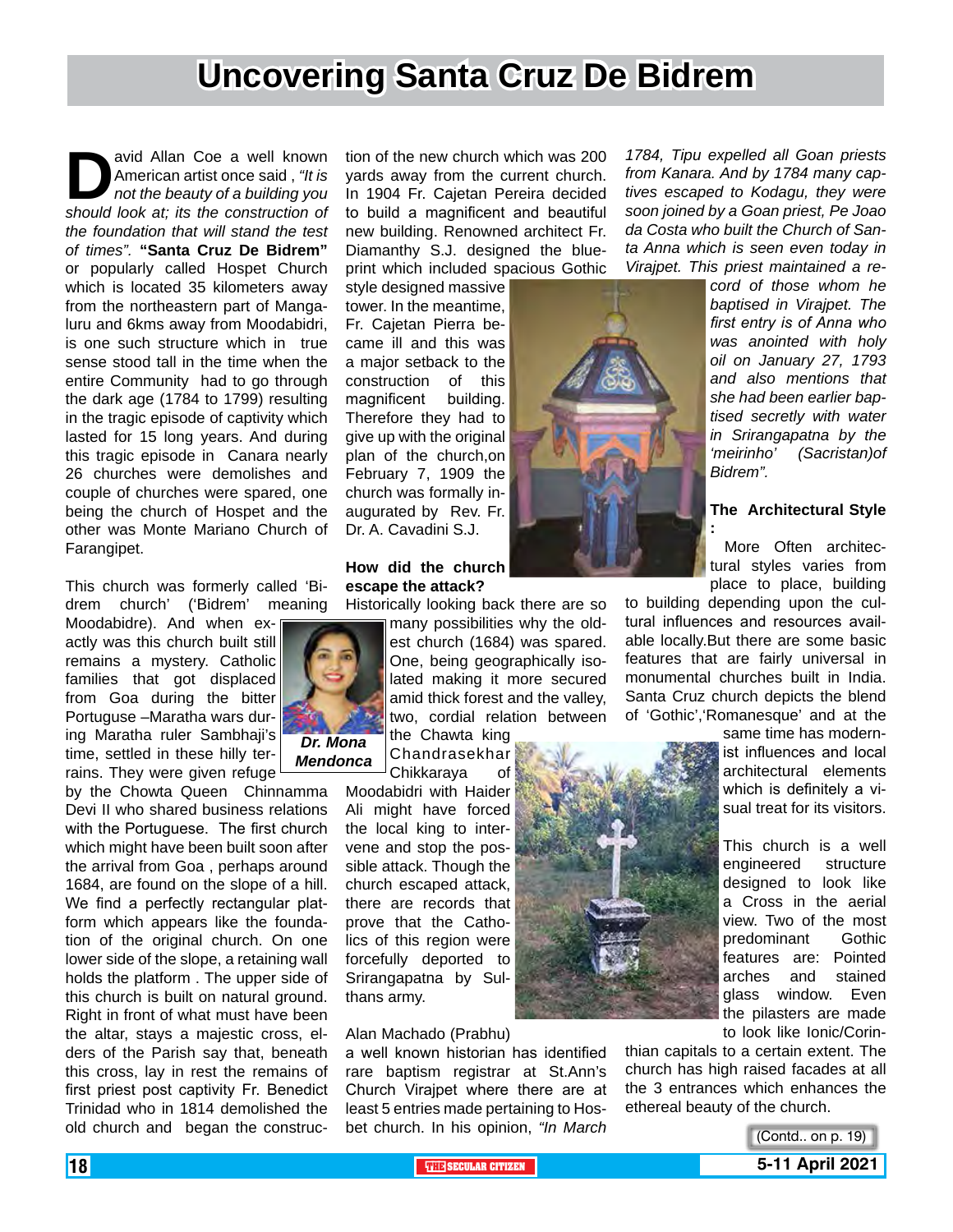# **Model Bank Relocated Its Mulund Branch**

Mumbai, March.22: Model Co-op. Bank Ltd. Inaugurated and blessed the new premises of their Mulund Branch on Monday, 22nd March 2021 at 10.30 a.m. The symbolic inaugural ribbon was cut by Mrs. Janet L.D'Souza (General Secretary of Mumbai Regional Congress Committee) in the presence of Rev. Fr. George Athaide (Parish–Priest of St. Pius Church, Mulund), Mr. Albert W. D'Souza (Chairman of the Bank).

This was followed by lighting of the Lamp by the dignitaries present and a blessing of the premises by Fr. George Athaide. The gathering was then addressed by the Chairman of the Bank, who thanked the customers of Mulund for their support.

The new premises are strategically located at Shop No's. 1, 2 & 3, Ground Floor, Kandoi Apartments, Nahur Road, Mulund West, the Branch is well done up, spacious and has all the amenities required for making the customers comfortable. The Branch also has a 24x7 ATM cum Cash

(Contd.. from p. 18)

Altar is a attractive and lavish construction. Wood is used richly and creatively to form a vault above the main cross. Cross too is more than 8 feet high above the pedestal. The side behind the altar is designed intricately in a nearly semi-circular shape. Inside the church the baptismal font and the circular wooden stairs give a feel of the heritage that this church bears .A huge bell tower with 3 bells which were brought from Europe centuries ago is another highlight of the church. The internal height and thick walls contribute to the cool temperature that is maintained inside the church. The church has beautiful interiors, which includes wooden carvings, motives, arch, with ornamented columns on both sides exhibit best example for fantastic craftsmanship.



Recycler Machine adjacent to the Branch, this will allow the customers of the Bank as well as other customers round the clock access for cash related activities. The courteous staff of the Branch were present and were catering to the customers needs with their trademark professional, courteous and prompt service.

The event was also attended by Mr. William Sequeira (Vice-Chairman), other Directors of the Bank which included Mr. Lawrence D'Souza, Mr. Paul Nazareth, Mr. Gerald Cardoza, Mr. Abraham Clement Lobo and Mr.

Sanjay Shinde. The senior officials of the Bank Mr. Zenon D'Cruz (Officiating GM), Mr. Osden Fonseca and Mr. Naresh Thakur (AGM's) along with Mrs. Rekha Chitale (Branch Manager, Mulund Branch) and Branch staff were part of the ceremony along with a few customers. On account of Covid related protocol the event was held with a small gathering.

We congratulate Model Co-op. Bank on the new premises and we wish the Bank and Mulund Branch, in particular all the best.<br>
Ronida lar all the best.



Western portico is the main entrance with a huge wooden door, artistic carvings creating a mood of entering a holy place. One has to salute the genius who designed it to look like a cross from the heavens giving both

beauty and filling the devotee with spiritual essence. \*\*\*\*\*\*

> *Author: Dr. Mona Mendonca is a Lecturer and Freelance Researcher(Mangalore)*